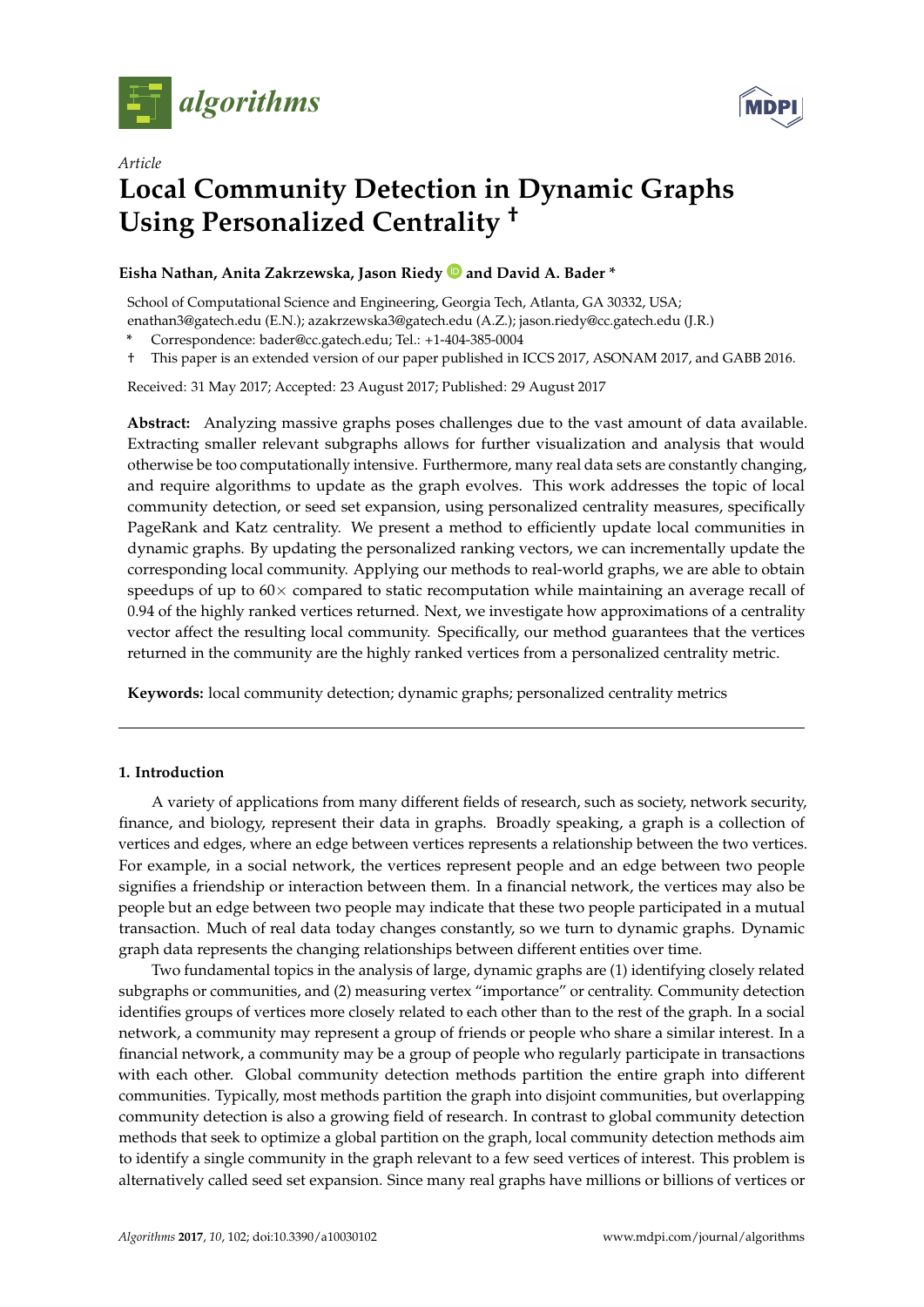edges, visualization is extremely difficult. Furthermore, many computationally intensive algorithms cannot be run on such large graphs. Seed set expansion can be used to extract a smaller, relevant subgraph for further analysis.

In addition to community detection, identifying the most important vertices in a graph is another well-studied problem in network analysis. In a social network, these might be the people who are the most influential on a social networking site. In a network modeling disease spread, these might be the sites of disease origin. To identify vertex importance, we use centrality measures, which assign a numerical score to each vertex in the graph. These numerical scores can then in turn be translated into rankings on the vertices of the graph, where highly ranked vertices are the most "important" vertices in the graph. We can again think of centrality in terms of *global* values or *local* values. Intuitively, global centrality values indicate how important each vertex is with respect to all other vertices. In contrast, local centrality values (or personalized centrality) indicate how important vertices are with respect to specific seed vertices of interest. In this work, we bridge the two research questions of community detection and centrality by using personalized centrality metrics to identify local communities in dynamic graphs.

# *1.1. Contributions*

This paper's contributions along with main results and the sections in which they appear are presented in Table [1.](#page-1-0)

We extend our previous work in [\[1–](#page-23-0)[3\]](#page-23-1) by applying it to the problem of local community detection, defined further in Section [3.1.](#page-4-0) Our work on updating PageRank and Katz Centrality are necessary steps towards tracking "relevant" subgraphs around seed vertices using personalized centrality metrics. Specifically, the main contribution of this paper is to tie together the two fields of community detection and centrality by studying how personalized centrality metrics can be used for local community detection in not only static but also dynamic graphs.

<span id="page-1-0"></span>

| Contribution                                                                                    | <b>Main Results</b>                                                                                                                                                                                                                                                                                                                                                                                                                                                                                     | <b>Section</b> |  |
|-------------------------------------------------------------------------------------------------|---------------------------------------------------------------------------------------------------------------------------------------------------------------------------------------------------------------------------------------------------------------------------------------------------------------------------------------------------------------------------------------------------------------------------------------------------------------------------------------------------------|----------------|--|
| New method of identifying local communities using<br>personalized centrality metrics            | • Comparisons to a modified version of greedy seed set<br>expansion<br>• High recall values comparing our method to ground<br>truth on stochastic block model graphs<br>• Several orders of magnitude of speedup obtained<br>using our method                                                                                                                                                                                                                                                           | 4              |  |
| Dynamic algorithm to identify local communities in<br>evolving networks                         | • Recalls of over 0.80 for synthetic networks showing<br>community evolution<br>• Speedups of over $60 \times$ execution time improvement<br>compared to static recomputation for real graphs<br>• Good quality of communities returned by our<br>dynamic method w.r.t. ratios of conductance and<br>normalized edge cut<br>• Quality of communities is preserved over time for<br>real graphs<br>• Comparisons using multiple seeds for our algorithm<br>show our method is robust to using many seeds | 5              |  |
| Numerical theory to guarantee the accuracy of an<br>approximate solution to a centrality metric | • Development of a new stopping criterion for iterative<br>solvers to terminate when we can guarantee rankings<br>given desired precision<br>• Speedups obtained compared to running to preset<br>tolerance versus using our new stopping criterion                                                                                                                                                                                                                                                     | 6              |  |

#### **Table 1.** Contributions and main results presented in this paper.

The remainder of the article is organized as follows. Section [2](#page-2-0) provides background and definitions. We review relevant literature regarding community detection and centrality metrics in Section [3.](#page-4-1) Section [4'](#page-7-0)s preliminary results include initial validation of our method on static graphs. The algorithms for application to dynamic graphs as well as a thorough discussion of experiments and results appear in Section [5.](#page-11-0) Section [6](#page-18-0) presents the theoretical guarantees relating an approximation to the exact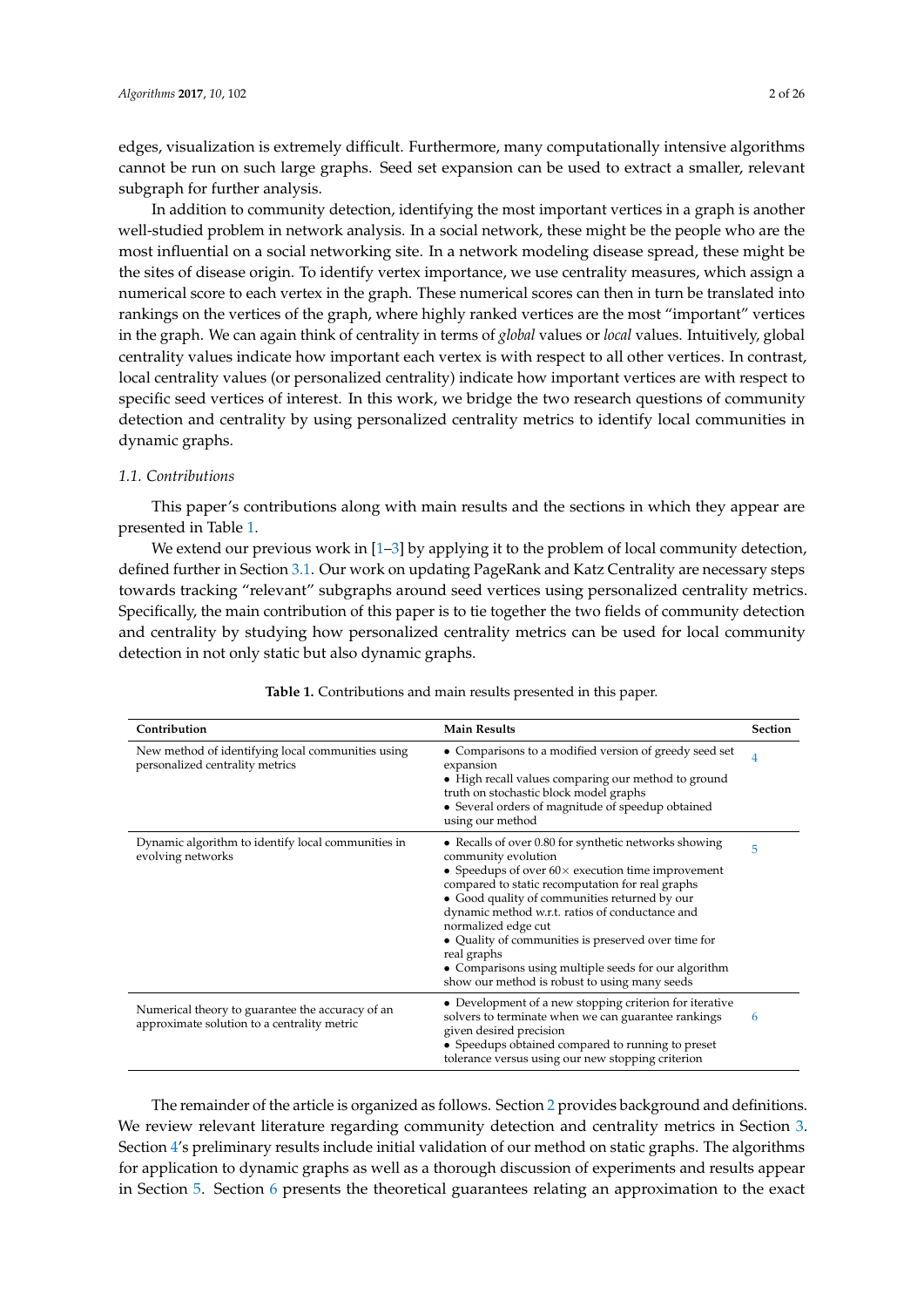centrality metric with experimental validation. Finally, we conclude and discuss future research directions in Section [7.](#page-22-0)

# <span id="page-2-0"></span>**2. Background**

#### *2.1. Definitions*

Let  $G = (V, E)$  be a graph, where V is the set of *n* vertices and *E* the set of *m* edges. Denote the  $n \times n$  adjacency matrix *A* of *G* as

$$
A(i,j) = \begin{cases} 1, & \text{if } (i,j) \in E, \\ 0, & \text{otherwise.} \end{cases}
$$

We use undirected, unweighted graphs so  $\forall i, j, A(i, j) = A(j, i)$  and all edge weights are 1. Algorithms can apply the linear operator in *A* by traversing the graph *G* without constructing a matrix. Much real data today is constantly changing, requiring support for dynamic graphs. We can think of a dynamic graph representation as a series of snapshots of the graph *G* taken at different points in time *t*. We denote the current snapshot of the dynamic graph *G* and corresponding adjacency matrix *A* at time *t* by  $G_t = (V_t, E_t)$  and  $A_t$ , respectively. In this work, the vertex set is constant over time so  $\forall t, V_t = V$ . Our algorithms handle both edge insertions and deletions. Given edge updates to the graph, we can write the new adjacency matrix at time  $t + 1$  as  $A_{t+1} = A_t + \Delta A$ , where  $\Delta A$  represents the new edges being added to (or removed from) the graph.

To reduce subscripts slightly, each change prefixed by ∆ is associated with time *t*. We represent a community *C* in the graph as a group of vertices  $\{v_1, v_2, \cdots, v_{|C|}\}.$ 

## *2.2. Measures of Community Quality*

Since there is no universal definition of a community, there are several metrics that exist to evaluate the quality of a community. Several of these metrics focus on calculating how tightly knit a community is in terms of comparing the number of inter-community edges to the number of intra-community edges. Let  $k_{in}^C$  denote the number of intra-community edges for community *C*; that is, the number of edges  $(i, j)$  with both endpoints vertex *i* and *j* inside the community. Similarly, let  $k_{out}^C$  denote the number of inter-community edges, or the number of edges (*i*, *j*) where vertex *i* is in the community and vertex *j* is outside the community. Conductance (*φ*) is a popular measure for measuring the "fitness" of a community by measuring the community cut, or the inter-community edges. Conductance is calculated as

$$
\phi(C) = \frac{k_{out}^C}{min(2k_{in}^C + k_{out}^C, 2k_{in}^{VC} + k_{out}^{VC})}
$$

in [\[4\]](#page-23-2). When optimizing a community with respect to conductance, we seek to minimize conductance scores. A lower conductance score indicates a more tightly knit community. Another popular metric for evaluating the quality of communities is to calculate a modified ratio of intra- to inter-community edges, or a normalized edge cut (*f*) [\[5\]](#page-23-3) as

$$
f(C) = \frac{2k_{in}^{C} + 1}{2k_{in}^{C} + k_{out}^{C}}.
$$

Here, a larger value of the normalized edge cut indicates a more tightly knit community, so methods that optimize for the value of the normalized edge cut of a community seek to maximize *f*(*C*). Modularity (*Q*) compares the number of intra-community edges to the expected number under a random null model and is calculated as

$$
Q(C) = k_{in}^{C} - \frac{(2k_{in}^{C} + k_{out}^{C})^{2}}{4|E|}
$$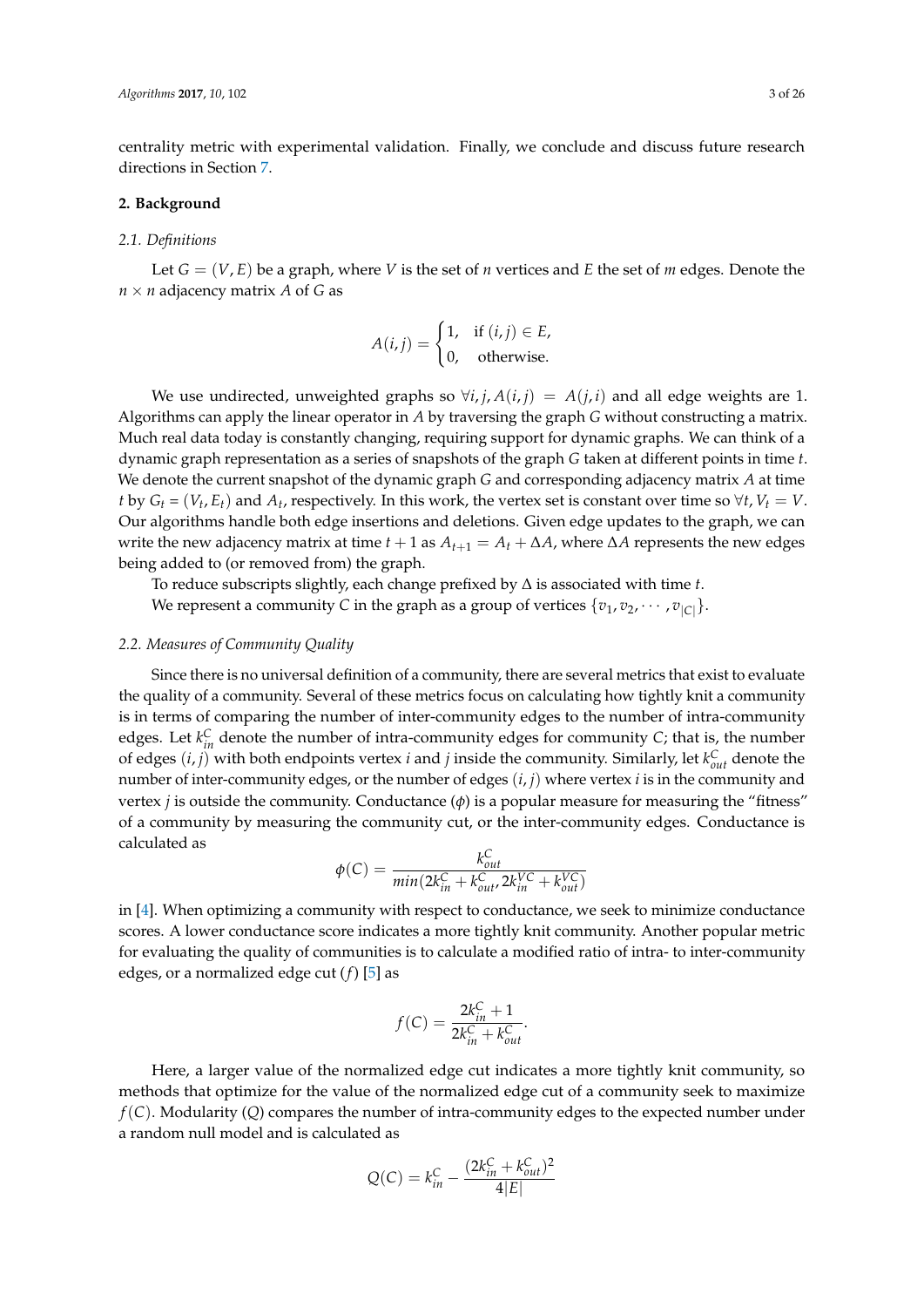in [\[6\]](#page-23-4). Again, larger values of modularity indicate higher quality communities so algorithms optimizing for modularity seek to maximize values of modularity. Several other metrics were used in recent DIMACS (Center for Discrete Mathematics and Theoretical Computer Science) challenges: the intra-cluster density is defined as  $k_{in}/\binom{|C|}{2}$  and converage of a community is calculated as  $k_{in}/|E|$ . For a more detailed list of metrics to measure community quality, see [\[7\]](#page-23-5).

#### <span id="page-3-0"></span>*2.3. Centrality Measures*

As mentioned earlier, identification of the most "important" vertices in graphs is a fundamental problem in network analysis, which is done using centrality measures. In this work, we focus on two popular linear algebra based metrics, Katz centrality and PageRank, that can be written as functions of the adjacency matrix *A*.

Katz centrality scores (*cKatz*) count the number of weighted walks in a graph starting at vertex *i*, penalizing longer walks with a user-chosen parameter *α*, where  $\alpha \in (0,1/\|A\|_2)$  [\[8\]](#page-23-6). A walk in a graph traverses edges between a series of vertices  $v_1, v_2, \cdots, v_k$ , where vertices and edges are allowed to repeat. To count weighted walks of different lengths in the graph, we sum powers of the adjacency matrix [\[9\]](#page-23-7) using the infinite series

$$
\sum_{k=1}^{\infty} \alpha^{k-1} A^k = A + \alpha A^2 + \alpha^2 A^3 + \alpha^3 A^4 + \cdots + \alpha^{k-1} A^k + \cdots,
$$

where *A k* (*i*, *j*) is the number of walks of length *k* from vertex *i* to vertex *j*. Provided *α* is chosen to be within the appropriate range, this infinite series converges to the matrix resolvent  $A(I-\alpha A)^{-1}$ , where *I* is the  $n \times n$  identity matrix. When Katz centrality was first introduced, Katz used the column sums to calculate vertex importance to obtain centrality scores as  $A(I - \alpha A)^{-1}$ 1, where 1 is the  $n \times 1$ vector of all 1s. These are referred to as *global Katz scores* and count the total sum of the number of weighted walks of different length starting at each vertex. We can extrapolate from this definition  $\emph{personalized Katz scores}$ , where the *i*th column of the matrix  $A(I-\alpha A)^{-1}$  represents the personalized scores with respect to vertex *i*, or the weighted counts of the number of walks from vertex *i* to all other vertices in the graph. Mathematically, we can write the personalized Katz scores with respect to vertex *i* as  $A(I - \alpha A)^{-1}$  $e_i$ , where  $e_i$  is the *i*th canonical basis vector, the vector of all 0s except a 1 in the *i*th position. If we desire personalized scores with respect to a seed set of vertices  $S = \{v_1, v_2 \cdots, v_{|S|}\},$ we define the vector  $e_S = e_{v_1} + e_{v_2} + \cdots + e_{v_{|S|}}$  and calculate the scores as  $A(I - \alpha A)^{-1}e_S$ . In this work, we deal only with personalized centrality scores. To summarize, we denote the centrality scores obtained through Katz centrality as the  $n \times 1$  vector  $c_{Katz} = A(I - \alpha A)^{-1}e_i$ . If we let  $M_{Katz} = I - \alpha A$ , then we can first solve the linear system  $M_{Katz}$ *x*<sub>*Katz*</sub> =  $b_{Katz}$  for *x*<sub>*Katz*</sub> and then obtain the personalized centrality scores as  $\mathbf{c}_{Katz} = Ax_{Katz}$ .

PageRank is another walk-based centrality metric that assigns high scores to vertices that are visited by a large number of random walks in the network [\[10\]](#page-23-8). We can also write PageRank scores (*cPR*) as a function of the adjacency matrix *A*, as *cPR* = (*I* − *αA <sup>T</sup>D*−<sup>1</sup> ) <sup>−</sup>1*bPR*, where here *α* is known as the "teleportation" constant and *v* is a personalization vector with  $\|v\|_1 = 1$ . Similar to Katz centrality, we can define *global* and *personalized* scores. If *v* has entries 1/|*V*| denoting a uniformly random start, we obtain *global* scores, otherwise for personalized scores w.r.t. vertex *i* we can set  $v = e_i$ . Again if we desire personalized scores with respect to a seed set of vertices  $S = \{v_1, v_2 \cdots, v_{|S|}\}\)$ , we define the normalized vector  $e_S=(e_{v_1}+e_{v_2}+\cdots+e_{v_{|S|}})/|S|$  and calculate the scores as  $A(I-\alpha A)^{-1}e_S.$  If we let  $M_{PR} = I - \alpha A^T D^{-1}$ , then we can solve the linear system  $M_{PR}c_{PR} = \bm{b}_{PR}$  for  $c_{PR}$ .

Since solving for many linear algebra based centrality measures directly is generally intractable, in practice, we use iterative solvers to solve them [\[11\]](#page-23-9). Iterative methods approximate the solution *x* in a linear system  $Mx = b$ , given *M* and *b*. The iterative method we use in this work is the Jacobi method [\[12\]](#page-23-10) given in Algorithm [1,](#page-4-2) although the work applies to other iterative techniques. At each iteration  $k$  of the iterative solver, we obtain new approximations  $\pmb{x}^{(k)}$  and  $\pmb{c}^{(k)}$  to the unknown exact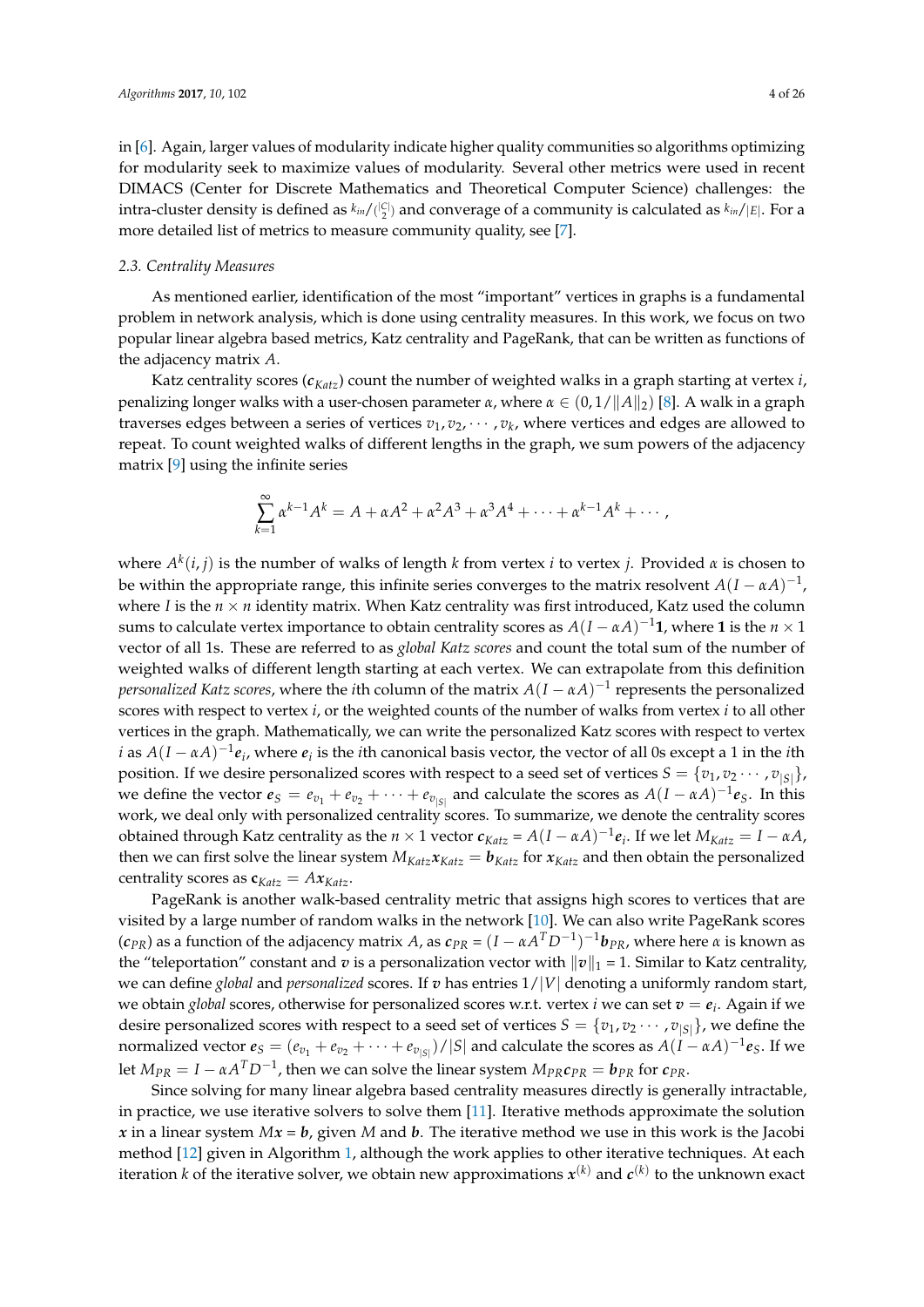solutions  $x^*$  and  $c^*$ , respectively. The error at each iteration is denoted as the difference between the exact and approximation,  $\|x^* - x^{(k)}\|_2$  and the residual norm as  $r_k = \|b - Mx^{(k)}\|_2$ , where  $\|\cdot\|_2$ denotes the 2-norm. In practice, as the exact solution is not known, typical stopping criteria for the iterative solver is that the solution has not changed much. With Jacobi iteration, this is equivalent to terminating once the residual norm is below the input convergence threshold.

<span id="page-4-2"></span>**Algorithm 1** Solve  $Mx = b$  to tolerance *tol* using Jacobi algorithm.

|     | 1: procedure $JACOBI(M, b, tol)$   |
|-----|------------------------------------|
| 2:  | $k=0$                              |
| 3:  | $x^{(0)} = 0$                      |
| 4:  | $r^{(0)} = b - Mx^{(0)}$           |
| 5:  | $D = diag(M)$                      |
| 6:  | $R = M - D$                        |
| 7:  | while $  r^{(k)}  _2 > tol$ do     |
| 8:  | $x^{(k+1)} = D^{-1}(Rx^{(k)} + b)$ |
| 9:  | $r^{(k+1)} = h - Mx^{(k+1)}$       |
| 10: | $k+ = 1$                           |
| 11: | end while                          |
| 12: | return $x^{(k+1)}$                 |
|     | 13: end procedure                  |

(*k*+1) . Next residual

Given a graph and its adjacency matrix *A*, we can solve the corresponding linear system for *cPR* (for PageRank) or *cKatz* (for Katz centrality) for the centrality scores on vertices of the graph.

## <span id="page-4-1"></span>**3. Related Work**

# <span id="page-4-0"></span>*3.1. Community Detection*

Most of the literature in the field of community detection focuses on finding global communities in a static, unchanging graph. Popular methods include greedy agglomerative algorithms such as the Clauset-Newman-Moore (CNM) algorithm [\[13\]](#page-23-11) and the Louvain method [\[14\]](#page-23-12). These two methods find a global partition of the graph in which each vertex belongs to exactly one community. Another widely used method of finding global, non-overlapping communities is spectral partitioning, which uses the eigenvectors of the Laplacian of the graph adjacency matrix to partition the graph in two [\[4,](#page-23-2)[15\]](#page-23-13). This process may be repeated recursively to find smaller communities.

While much of previous work has focused on partitioning methods that find non-overlapping communities, there are many methods that identify overlapping clusters. These include clique percolation [\[16\]](#page-23-14), label propagation [\[17](#page-23-15)[,18\]](#page-23-16), edge partitioning [\[19\]](#page-23-17), Order Statistics Local Optimization Method (OSLOM) [\[20\]](#page-23-18), multiple local expansions [\[5,](#page-23-3)[21,](#page-23-19)[22\]](#page-23-20), and ensemble combinations [\[23\]](#page-23-21).

Community detection has also been studied in the context of dynamic graph data and this work can be broadly divided into two categories. Algorithms in the first category focus only on quality, while those in the second aim to both detect high quality communities and minimize computation. Typically, methods in the former category seek to find the best sequence of communities given the dynamic data by maximizing both the quality of communities found at each point in time and the smoothness of community change over time. This can be done by collecting all temporal data before inferring communities, as in [\[24–](#page-23-22)[26\]](#page-24-0). Using all temporal data may produce better choices of communities over time, but may be computationally expensive and can only be performed after all data is collected. Therefore, this approach is not suitable for applications in which updated communities must be found quickly. Alternatively, each community may be found using only past data, as in evolutionary clustering [\[27\]](#page-24-1) and FaceNet [\[28\]](#page-24-2).

In the other category of dynamic community detection work, the goal is to both maintain good communities on a changing graph while minimizing computation. Typically, this is done as follows.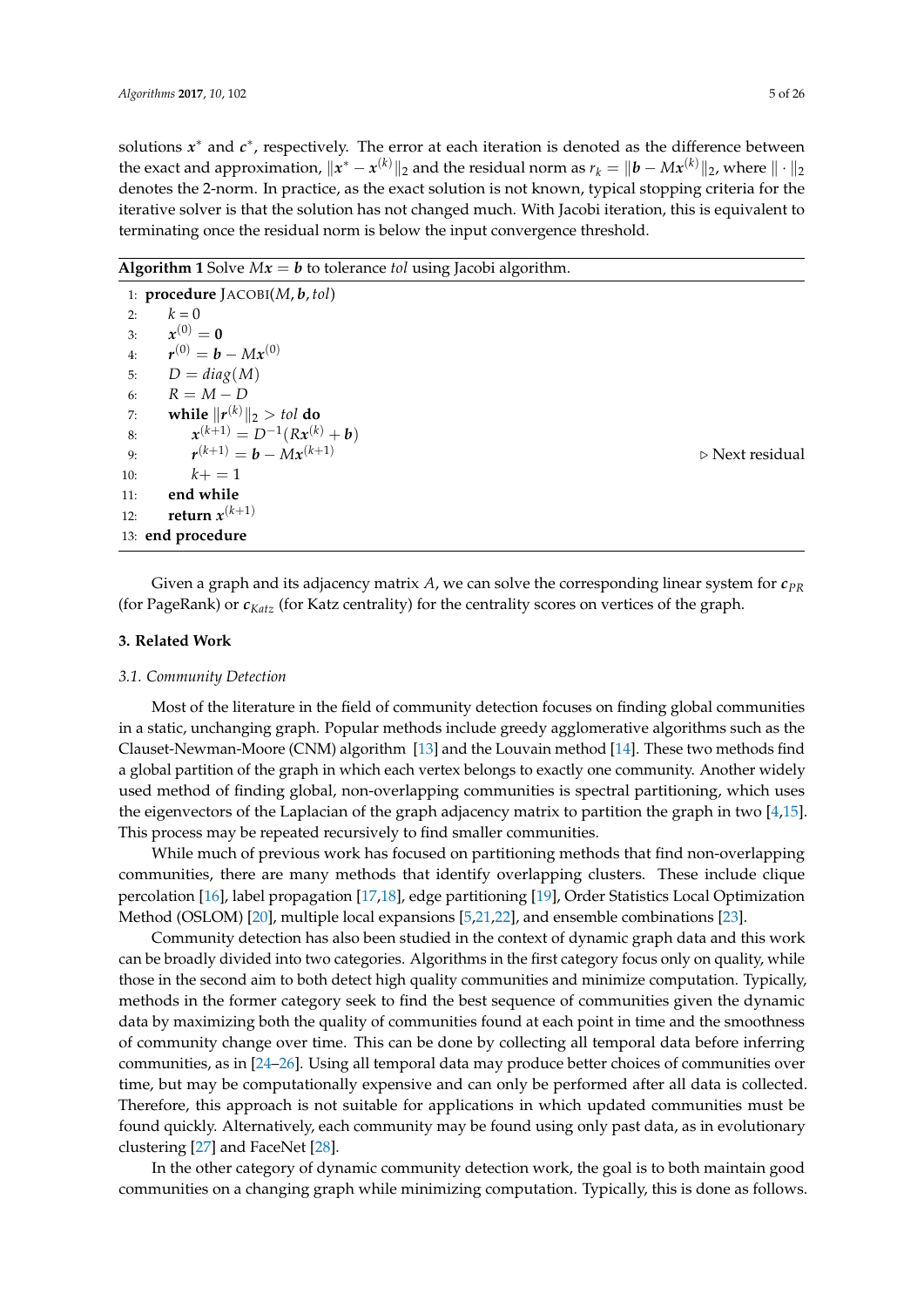A graph is formed from an initial set of data and communities are identified. When the graph changes due to new data, new communities are found by starting with the previous community solution and incrementally updating it. Many algorithms of this type update the results of greedy, agglomerative algorithms. For example, Aynaud et al. [\[29\]](#page-24-3) presents an incremental version of the Louvain algorithm. Whenever the graph changes, the previous clusters are used as a starting point. Changes are made by checking if the modularity would increase by moving any vertex to a different community. The work in [\[30\]](#page-24-4) is another incremental version of Louvain clustering that starts with the previous cluster assignment modified based on the graph changes that occurred. The Modules Identification in Evolving Networks algorithm (MIEN) [\[31\]](#page-24-5) is an incremental version of greedy agglomerative methods such as CNM. In the work by Riedy and Bader, whenever edges are inserted or deleted, the endpoint vertices of such edges are moved from their communities into singleton communities before restarting their agglomerative algorithm [\[32\]](#page-24-6). In the work in [\[33\]](#page-24-7) by Görke et al., the authors present algorithms to maintain a clustering of a dynamic graph where edges appear as a stream by optimizing modularity while guaranteeing smoother clustering dynamics. Our work falls into this second category of dynamic community detection, except that we deal with local communities, which are described next.

Local community detection is the task of finding the best community for a set of vertices of interest, often called seed vertices. This is also called seed set expansion. When dealing with massive graphs, running computationally intensive analytics, visualization, and manual inspection by human analysts is likely to be infeasible, and this difficulty only increases for dynamic data. In such cases, local community detection can be used to extract a smaller, relevant subgraph in order to perform such tasks. Clauset presented a greedy algorithm that starts with all seed vertices in the community and repeatedly checks all neighboring vertices for inclusion [\[34\]](#page-24-8). At each iteration, the neighboring vertex that most increases the chosen fitness score is added to the community. This method is shown in Algorithm [2,](#page-6-0) where *C* represents the community and  $Nb(C)$  is the set of vertices neighboring *C*, or those with an edge to a vertex in *C*. In order to grow a community of *k* vertices, not including any seeds, it is necessary to perform *k* iterations and in each iteration check each neighboring vertex. Therefore, the complexity depends on the number of vertices bordering the community. This number may be approximated by *kd*, where *d* is the average degree of the graph and *k* the community size. In this case, the time complexity is given by  $\mathcal{O}(k^2d)$ . However, this is an overestimate when community members share many common neighbors, such as in graphs with a high clustering coefficient. In Section [4,](#page-7-0) we use synthetic, static graphs to compare the results of our method to this greedy seed set expansion algorithm. We show that our centrality based approach produces high quality communities compared to a common greedy approach and we explain when our approach is faster and preferable.

Finally, there has been some work in relating centrality measures and community detection, though much of the previous work has focused on the global or static case. Betweenness centrality as a measure of vertex importance was originally introduced by Freeman in [\[35\]](#page-24-9) to measure influence of a vertex over the flow of information between other nodes by counting shortest paths in a network. The works by Girvan and Newman [\[6](#page-23-4)[,36\]](#page-24-10) extend the definition of vertex betweenness centrality to define edge betweenness as the number of shortest paths between pairs of vertices that run along it. Assuming communities in graphs are connected by only a few inter-community edges, these edges will have high edge betweenness. Therefore, by iteratively removing edges with the highest edge betweenness, community structure can be uncovered. A greedy local community algorithm using centrality metrics is the L-shell method [\[37\]](#page-24-11), in which vertices are added to the community from successive shells, or sets of vertices at a fixed distance from the seed vertex. PageRank-Nibble is a spectral method of finding local communities in which personalized PageRank scores are computed and the community is formed by adding vertices with the highest values [\[38\]](#page-24-12). Our work differs from these previous works because we incrementally update scores to perform dynamic local community detection.

Section [5.3](#page-14-0) compares our results with static expansion using Katz centrality in the place of PageRank.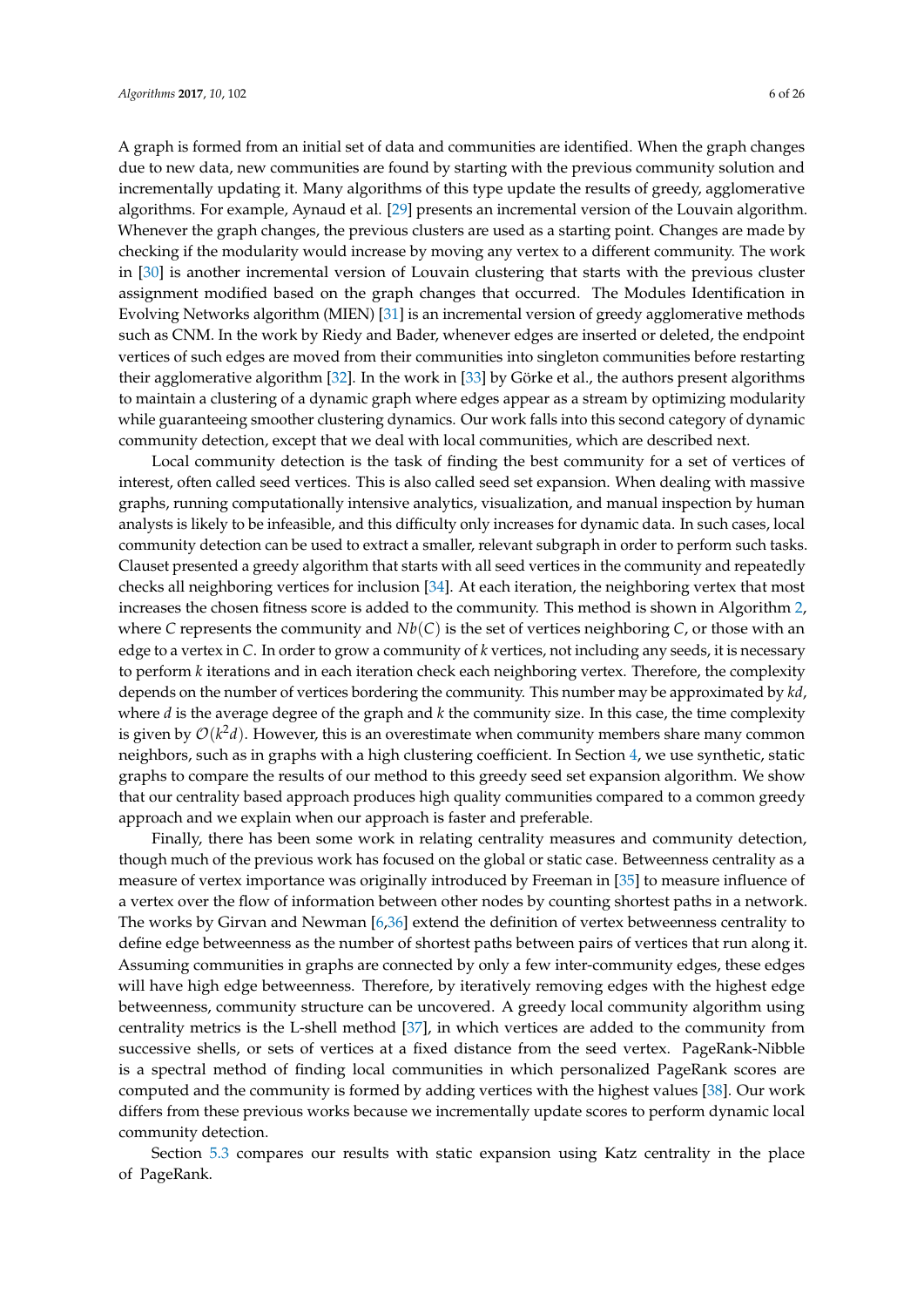# <span id="page-6-0"></span>**Algorithm 2** Static, Greedy Seed Set Expansion

|     | 1: procedure GREEDYSEEDSET(graph G, seed set seed) |
|-----|----------------------------------------------------|
| 2:  | $C = seed$                                         |
| 3:  | $progress = True$                                  |
|     | while progress do<br>4:                            |
| 5:  | $maxscore = -1$                                    |
| 6:  | $maxvtx = null$                                    |
| 7:  | for $v \in Nb(C)$ do                               |
| 8:  | $s(v) = fit(C \cup v) - fit(C)$                    |
| 9:  | if $s(v) >$ maxscore then                          |
| 10: | $maxscore = s(v)$                                  |
| 11: | $maxvtx=v$                                         |
| 12: | end if                                             |
| 13: | end for                                            |
| 14: | if <i>maxscore</i> $> 0$ then                      |
| 15: | $C = C \cup maxvtx$                                |
| 16: | else                                               |
| 17: | $progress = false$                                 |
| 18: | end if                                             |
| 19: | end while                                          |
| 20: | return $C$                                         |
|     | 21: end procedure                                  |

#### *3.2. Dynamic Algorithms for Centrality Measures*

While much of the literature tends to focus on optimizing algorithms for centrality measures on static graphs, a growing body of work addresses dynamic algorithms for updating centrality measures given updates to the underlying graph. As PageRank is one of the most commonly studied problems in the literature, we outline several dynamic algorithms for updating the centrality metric given edge updates to the graph. There are two general areas of techniques used to approximate dynamic updates to the PageRank vector: (1) linear algebraic methods that mainly use techniques from linear and matrix algebra and perhaps using some structural properties of the network [\[39,](#page-24-13)[40\]](#page-24-14), and (2) Monte Carlo methods that use a small number of simulated random walks per vertex to approximate PageRank [\[41](#page-24-15)[,42\]](#page-24-16). Many linear algebraic techniques use "aggregation" methods, which operate under the assumption that changes to the underlying network affect only a localized portion of the PageRank vector [\[43,](#page-24-17)[44\]](#page-24-18). Aggregation methods partition the set of vertices into two disjoint sets *S* and *V*\*S*, where *S* is the set of all vertices close to the incremental change and *V*\*S* is the set of all other vertices. All the vertices in  $V\ S$  are aggregated into a single hyper-vertex and a smaller graph is created. The PageRank values of all the vertices are updated using this smaller graph and the result is pushed back to the original graph. However, most aggregation techniques do not translate well for real-time applications due to both performance and quality reasons. Since the performance of these methods depends on the partitioning of the network, a poor partitioning can cause these methods to be extremely slow [\[45\]](#page-24-19). In terms of quality, since the aggregation is ultimately an approximation of the updated PageRank vector given incremental changes to the graph, the approximation error could potentially accumulate over time leading to a very poor quality PageRank vector. Monte Carlo methods for the incremental computation of approximate PageRank, personalized PageRank and similar random walk methods is examined in detail in [\[46\]](#page-24-20). These methods are typically very efficient and can achieve good quality personalized scores, but most literature on these approaches has thus far only been applied to static networks. These methods maintain a small number of short random walk segments starting at each vertex in the graph. For the case of identifying the top *k* vertices, these methods are able to provide highly accurate estimates of the centrality values for the top vertices,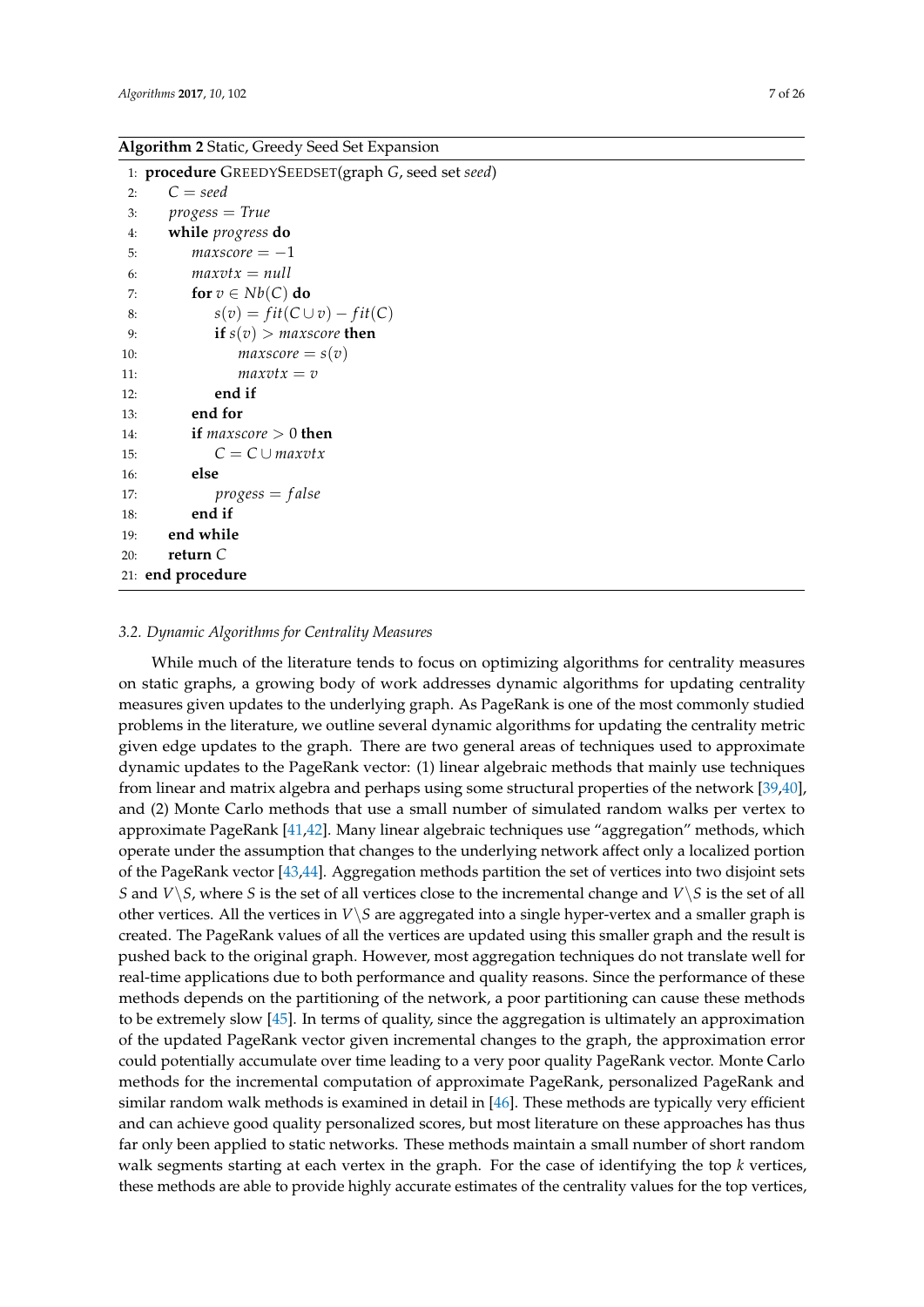but smaller values in the personalized case are nearly identical and therefore impossible to tell apart. In [\[3\]](#page-23-1), we present an algorithm for updating PageRank values in dynamic graphs by only using sparse updates to the residual is presented. A similar algorithm for updating Katz centrality scores is given in [\[2\]](#page-23-23).

These two methods are the base for this work. We believe a similar method will apply to non-backtracking variants of Katz centrality [\[47\]](#page-24-21) as well, but that remains as future work.

Personalized PageRank vectors and conductance scores have also been used to identify communities in graphs [\[48\]](#page-24-22). This method is based off of the fact that the personalized PageRank vector is the stationary distribution of a random walk that follows an edge of the graph with probability *α* and "teleports" back to the seed vertex with probability  $1 - \alpha$ . The PageRank scores are calculated by an algorithm that pushes scores to neighboring vertices at each stage using the algorithm described in [\[38\]](#page-24-12). Once the PageRank vector is calculated, the algorithm performs a sweep cut to identify the optimal community. This procedure sweeps over all cuts induced by the ordering of the personalized PageRank vector and chooses the best cut determined by conductance scores of the induced cuts.

The entire personalized PageRank matrix, formed with each column starting from the corresponding vertex, has been shown asymptotically to recover the stochastic block model used here as a test case [\[49\]](#page-25-0).

# <span id="page-7-0"></span>**4. Communities from Personalized Centrality**

# <span id="page-7-1"></span>*4.1. Local Communities from Personalized Centrality*

Given a seed set of vertices of interest, we can calculate the personalized Katz or PageRank scores as  $c_{Katz} = A(I - \alpha A)^{-1}b_{Katz}$  or  $c_{PR} = M_{PR}^{-1}b_{PR}$ , respectively, where  $M_{Katz} = I - \alpha A$ and *MPR* = *I* − *α A <sup>T</sup>D*−<sup>1</sup> with *bKatz* and *bKatz* are the corresponding right-hand sides as discussed in Section [2.3.](#page-3-0) If we want the personalized scores w.r.t. vertex *i*, then  $b_{Katz} = b_{PR} = e_i$ . Intuitively, the resultant scores from a personalized centrality metric with respect to vertex *i* answers the question of how likely we are to reach vertex *i* from the rest of the graph. For the question of local community detection, this can be translated into how likely vertices in the graph are to belong to the community of vertex *i*. For a community of size *R*, we therefore take the top *R* vertices as ranked by the personalized centrality vector  $c_{PR}$  or  $c_{Katz}$  as the local community.

Once personalized Katz or PageRank centrality scores are computed, the local community is then formed from those vertices with highest centrality values. Sorting the entire length *n* vector to obtain these top entries is too computationally expensive, especially in the dynamic setting where updated results are needed quickly after changes occur. Therefore, we extract the vertices with top *k* values using a heap. For the first *k* vertices, the centrality values are added to a heap. Thereafter, each centrality score is compared to the minimum value in the heap in  $\mathcal{O}(1)$  time and if larger, the minimum value is removed from and the new value inserted into the heap in  $\mathcal{O}(\log k)$  time. In the worst case, the centrality values are in ascending order and all such checks result in a removal and insertion, leading to a running time of  $\mathcal{O}(n \log k)$ . However, experiments on real graphs show far fewer replacements.

# <span id="page-7-2"></span>*4.2. Results on Static, Synthetic Graphs*

This section validates using personalized centrality for local community detection. Static, synthetic graphs with known community structure provide test cases for the Katz centrality approach. We also compare our approach to the popular method of greedy expansion [\[34\]](#page-24-8), which is described in Section [3.1.](#page-4-0) To test, we generate multiple stochastic block model (SBM) graphs with varying parameters, randomly choose seed vertices, and detect local communities with both personalized Katz centrality and greedy expansion.

The greedy expansion method uses conductance as its fitness function. A simple stochastic block model graph can be generated with four parameters: the total number of vertices *n*, the number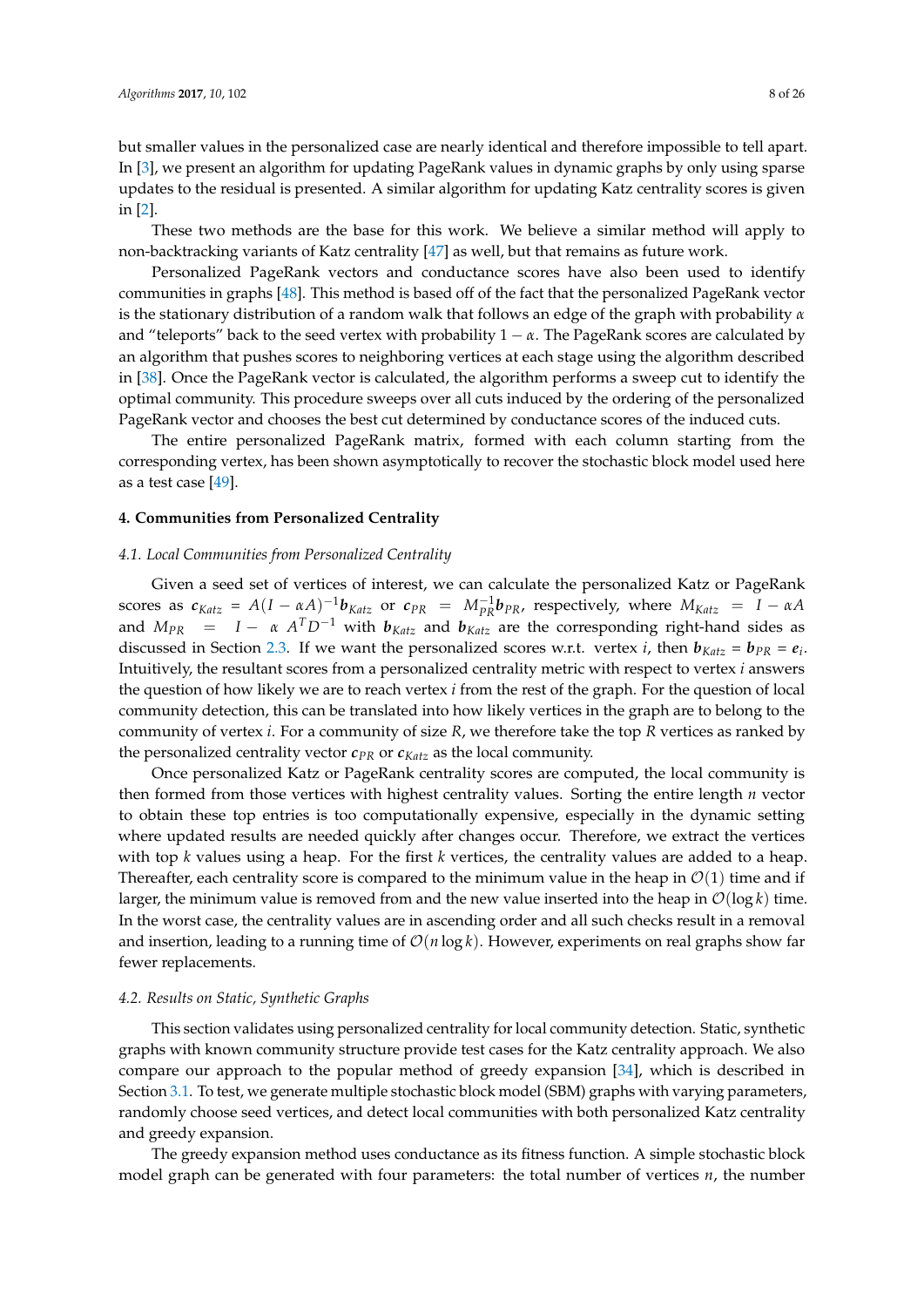of communities *k*, the average degree of vertices *d*, and the percentage of inter-community edges *ρ*. All communities in such a graph are generated with the same parameters and are interchangeable. Note that SBM graphs can also be generated with different parameters than we use. Instead of using an average degree and proportion of inter-community edges, the parameters *pin* and *pout* can be used. These define the probabilities of placing and edge between a pair of vertices that are in the same community and between a pair in different communities, respectively. Although different parameters are used, these two models are the same when all communities are generated with the same parameters. The parameters are related as follows. For a set community size of  $c = \frac{n}{k}$ ,  $p_{in} = \frac{d(1-\rho)}{c}$ and  $p_{out} = \frac{d\rho}{c(k-1)}$ *c*(*k*−1) . The code was implemented in Python and run on an 18 core Intel Xeon CPU at 2.10 GHz.

Table [2a](#page-10-0)–c shows the recall of communities found with each method compared to the known ground truth. The recall is the fraction of the ground truth recovered by each method. For these results, random stochastic block model graphs were created with 1000 vertices and two communities and a random seed was chosen. The minimum, mean, and maximum recall values shown are obtained from 100 runs, each with a random graph and seed vertex.

For the results shown in Table [2a](#page-10-0), the average degree of vertices was varies from 5 to 490, while the proportion of inter-community edges is fixed at 0.01. All others are intra-community edges. Because the proportion is fixed, as the average degree increases, both the number of intra-community and inter-community edges increases. Overall, recall scores are at or near 1, showing that the Katz method returns good communities for all average degrees considered.

This suggests that using personalized centrality is a viable method of local community detection. In fact, on SBM graphs with low degrees, the personalized Katz method performs better than greedy expansion. This occurs because the greedy expansion method stops adding new vertices once a local quality maximum is reached. On very low degree SBM graphs, it stops expanding after adding only a few vertices, which results in very small communities and thus low recall. Therefore, we also show results for a modified version of the greedy algorithm in which expansion is forced to occur until the community reaches the desired size (labeled *Force Expand* in Tables [2a](#page-10-0)–c). Normally, the greedy algorithm is not run in this way, but because we know the size of the community ahead of time, we can obtain these results. Note that results for the normal greedy algorithm and the forced expansion version tend to differ only for graphs in which the average degree is low compared to the community size.

Table [2b](#page-10-0),c shows how the quality of communities detected varies for SBM graphs with an increasing proportion of inter-community edges. For these experiments, the average degree is fixed at 20 (Table [2b](#page-10-0)) and 100 (Table [2c](#page-10-0)), and the proportion of edges that are inter-community varies from 0.01 to 0.4 (thus the proportion of intra-community edges varies from 0.99 to 0.6). As the percentage of inter-community edges increases, the community structure becomes less defined, making community detection more difficult. As expected, all methods achieve the best recall for graphs with a low proportion of inter-community edges. For graphs with a lower average degree of 20, both the Katz and greedy expansion methods return high quality communities only when a small proportion of edges exist between communities. However, when the average degree is increased to 100, both methods are less sensitive to a large proportion of inter-community edges and achieve higher recall values. Overall, the quality of communities returned by the personalized Katz method is comparable to those returned by greedy expansion. While the mean recall is sometimes lower, the minimum recall tends to be higher, making the results more consistent. Note that both the standard greedy and forced expansion greedy algorithms can return communities with very low recall. This may occur if the standard greedy method stops expanding too early or if either version returns the wrong community. Because the method greedily maximizes conductance, if there is a single seed vertex, the next vertex added is its lowest degree neighbor. If this neighbor belongs to a different community, the algorithm may detect and return the wrong community.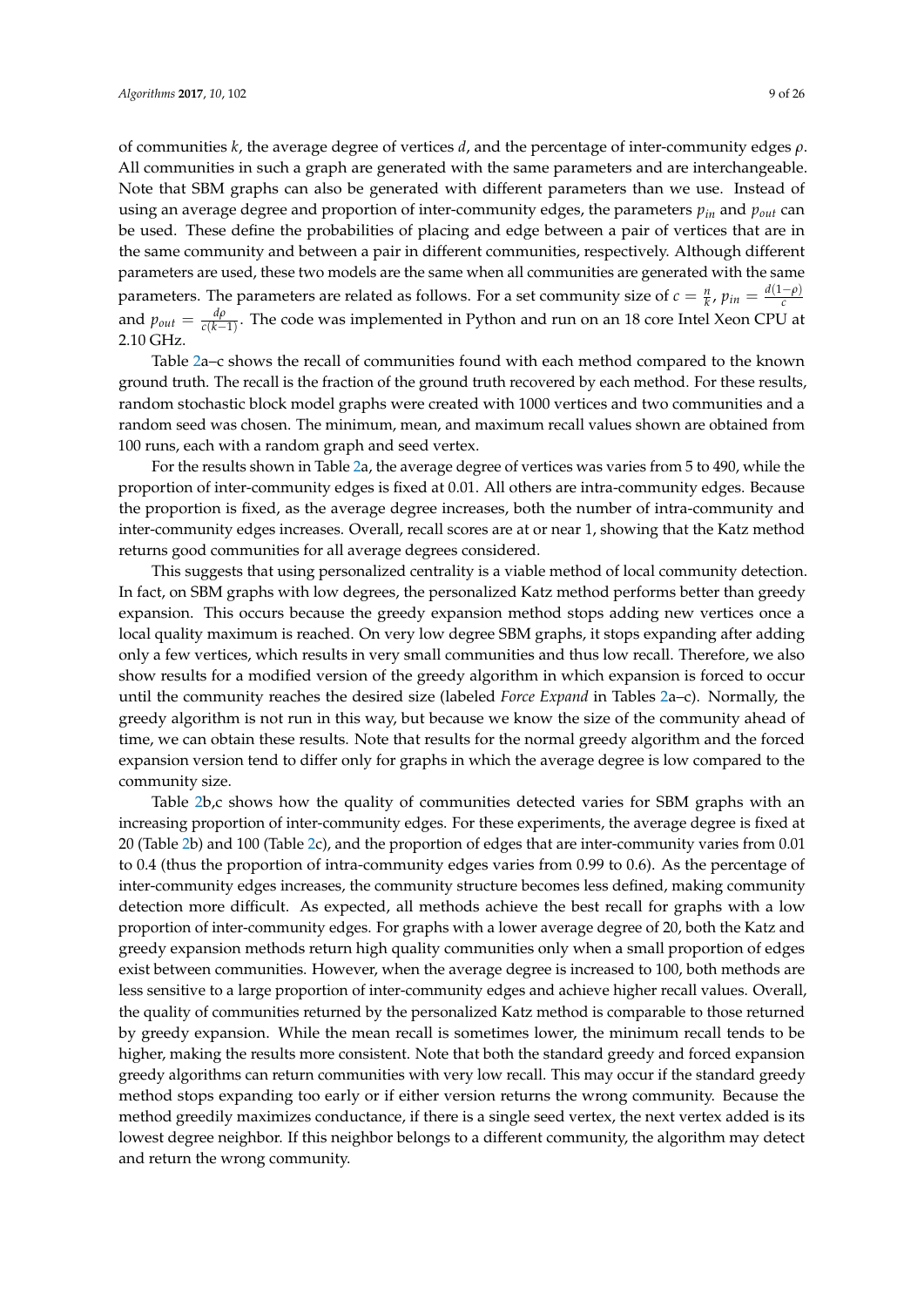An interesting phenomenon occurs in Table [2b](#page-10-0) for SBM graphs with degree 20 and 0.4 inter-community edges. The minimum recall obtained with greedy expansion increases compared to 0.3 inter-community edges. This reversal in trend occurs because, at 0.4 inter-community edges, the community structure is almost gone and the greedy algorithm returns an almost random set of vertices, including many correct vertices. For graphs with a stronger community structure, on the other hand, the minimum recall corresponded to cases in which the greedy algorithm did return a community, but not the correct one.

Next, we consider the relative running time of the personalized Katz approach compared to the greedy expansion method. Figure [1](#page-11-1) plots the ratio running times, where a value of *x* greater than 1 indicates that the Katz method is *x* times faster than greedy expansion. For these tests, we also use static, synthetic SBM graphs. As before, graphs are generated with four different parameters: the total number of vertices, the number of communities, the average degree of vertices, and the percentage of inter-community edges. For each experiment, three of these parameters are held constant, while one is varied in order to isolate its effect on the running time. The results shown use the modified version of greedy expansion in which the algorithm is forced to expand to the desired community size. We used this version because for those SBM graphs with a very low average degree compared to community size, the standard greedy algorithm stopped expanding after only a few vertices, leading to small and incorrect communities (see Table [2\)](#page-10-0). This is likely an artifact of the synthetic SBM graphs in which vertices have uniformly random degrees. For all plots in Figure [1,](#page-11-1) the proportion of inter-community edges  $\rho$  is set to 0.01. Overall, we see that using the personalized Katz approach tends to be faster than running the greedy expansion method. Next, we discuss various ways in which the structure of a graph affects the relative running times.

In Figure [1a,](#page-10-1) speedup is shown for graphs with an increasing number of vertices, while the average degree is fixed at 20 and the number of communities is fixed at 2. This experiment shows that, with all other parameters held constant, the larger the number of vertices in the graph (and therefore the larger the community detected), the greater the speedup of using our Katz approach compared to greedy expansion. This occurs because the complexity of the greedy approach is approximately  $\mathcal{O}(c^2d)$  for a community size of *c* and average degree *d*, while the complexity of the Katz approach is  $\mathcal{O}(m)$  for a graph with *m* edges.

The advantage of our centrality approach compared to greedy expansion is greatest when the size of the community is large relative to the total number of vertices. This can be seen in Figure [1b,](#page-10-2) where we vary the number of communities, while keeping the size of the graph constant at 47,104 vertices with an average degree of 20. It is clear that the speedup of the Katz method is greatest for the graphs with a small number of large communities. This occurs because the personalized Katz centrality computation is global and processes the entire graph, while greedy expansion processes only a local subgraph composed of the community and its one hop neighborhood. If, however, the community to be found is much smaller than the full graph, the greedy expansion method may be preferable.

Finally, we consider how the average vertex degree affects relative running times in Figure [1c.](#page-11-2) The number of vertices is held constant at 1000 with 2 communities. As the average degree increases, the speedup of the Katz method over greedy expansion first increases and then decreases. The increase in speedup occurs because a higher average degree results in larger community neighborhoods and the larger the neighborhood of the community is as it expands, the slower the greedy expansion is. However, once the average degree grows large enough, few or no new vertices are added to the neighborhood and the clustering coefficient of the graph simply increases. These results show that the running time advantage of the personalized Katz method compared to greedy expansion is greatest in graphs in which the community of interest has a large neighborhood and a low clustering coefficient.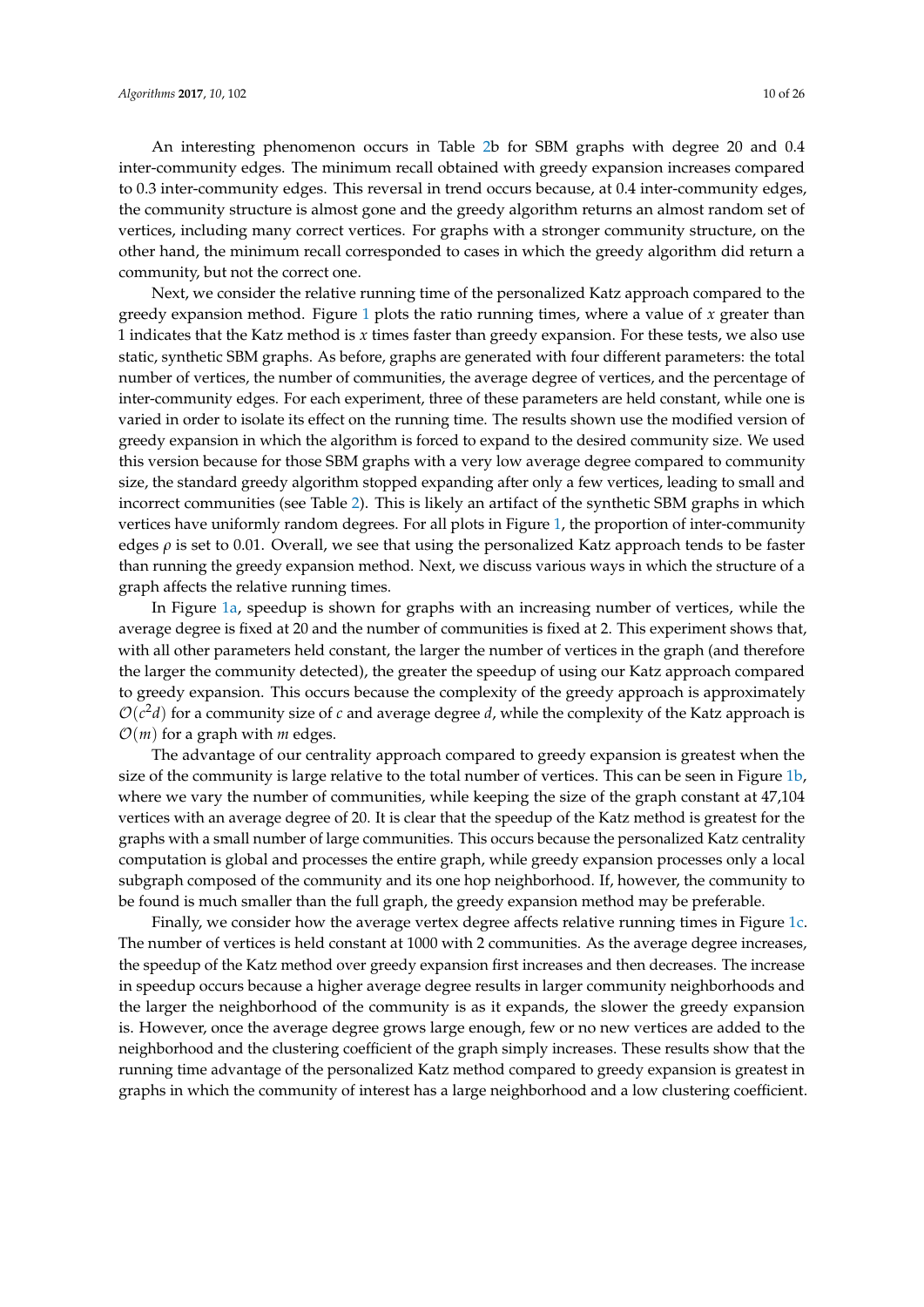<span id="page-10-0"></span>**Table 2.** The quality of communities detected with our personalized Katz method and greedy expansion is shown. Test graphs are stochastic block model (SBM) graphs with  $n = 1000$  and  $k = 2$ . (a) The average vertex degree *d* is varied, while  $ρ = 0.01$ . (b) The proportion of inter-community edges  $ρ$  is varied, while  $d = 20$ . (c) The proportion of inter-community edges  $\rho$  is varied, while  $d = 100$ .

| (a)                                                                                               |                    |       |                    |       |                      |                      |       |                             |                             |       |  |
|---------------------------------------------------------------------------------------------------|--------------------|-------|--------------------|-------|----------------------|----------------------|-------|-----------------------------|-----------------------------|-------|--|
| Avg. Degree                                                                                       |                    |       | <b>Katz Recall</b> |       |                      | <b>Greedy Recall</b> |       |                             | <b>Forced Greedy Recall</b> |       |  |
|                                                                                                   | $\rho$             | Min   | Mean               | Max   | Min                  | Mean                 | Max   | Min                         | Mean                        | Max   |  |
| 5                                                                                                 | 0.01               | 0.688 | 0.936              | 0.974 | 0.004                | 0.015                | 0.034 | 0.024                       | 0.924                       | 1.000 |  |
| 10                                                                                                | 0.01               | 0.920 | 0.988              | 0.998 | 0.002                | 0.104                | 1.000 | 0.002                       | 0.970                       | 1.000 |  |
| 20                                                                                                | 0.01               | 0.974 | 0.997              | 1.000 | 0.002                | 0.902                | 1.000 | 0.002                       | 0.990                       | 1.000 |  |
| 50                                                                                                | 0.01               | 0.994 | 0.999              | 1.000 | 0.002                | 0.990                | 1.000 | 0.002                       | 0.990                       | 1.000 |  |
| 100                                                                                               | 0.01               | 0.990 | 0.998              | 1.000 | 0.002                | 0.990                | 1.000 | 0.002                       | 0.990                       | 1.000 |  |
| 250                                                                                               | 0.01               | 1.000 | 1.000              | 1.000 | 0.002                | 0.990                | 1.000 | 0.002                       | 0.990                       | 1.000 |  |
| 490                                                                                               | 0.01               | 1.000 | 1.000              | 1.000 | 0.002                | 0.990                | 1.000 | 0.002                       | 0.990                       | 1.000 |  |
|                                                                                                   |                    |       |                    |       | (b)                  |                      |       |                             |                             |       |  |
|                                                                                                   | <b>Katz Recall</b> |       |                    |       | <b>Greedy Recall</b> |                      |       | <b>Forced Greedy Recall</b> |                             |       |  |
| Avg. Degree                                                                                       | $\rho$             | Min   | Mean               | Max   | Min                  | Mean                 | Max   | Min                         | Mean                        | Max   |  |
| 20                                                                                                | 0.01               | 0.974 | 0.997              | 1.000 | 0.002                | 0.902                | 1.000 | 0.002                       | 0.990                       | 1.000 |  |
| 20                                                                                                | 0.05               | 0.806 | 0.944              | 0.988 | 0.002                | 0.852                | 1.000 | 0.002                       | 0.960                       | 1.000 |  |
| 20                                                                                                | 0.1                | 0.678 | 0.833              | 0.910 | 0.002                | 0.773                | 1.000 | 0.002                       | 0.869                       | 1.000 |  |
| 20                                                                                                | 0.2                | 0.502 | 0.638              | 0.730 | 0.002                | 0.603                | 0.998 | 0.008                       | 0.833                       | 0.998 |  |
| 20                                                                                                | 0.3                | 0.474 | 0.551              | 0.630 | 0.002                | 0.505                | 0.932 | 0.096                       | 0.655                       | 0.942 |  |
| 20                                                                                                | 0.4                | 0.456 | 0.508              | 0.542 | 0.006                | 0.354                | 0.594 | 0.416                       | 0.521                       | 0.604 |  |
|                                                                                                   |                    |       |                    |       | (c)                  |                      |       |                             |                             |       |  |
| Avg. Degree                                                                                       |                    |       | <b>Katz Recall</b> |       |                      | <b>Greedy Recall</b> |       |                             | <b>Forced Greedy Recall</b> |       |  |
|                                                                                                   | $\rho$             | Min   | Mean               | Max   | Min                  | Mean                 | Max   | Min                         | Mean                        | Max   |  |
| 100                                                                                               | 0.01               | 0.990 | 0.998              | 1.000 | 0.002                | 0.990                | 1.000 | 0.002                       | 0.990                       | 1.000 |  |
| 100                                                                                               | 0.05               | 0.980 | 0.990              | 1.000 | 0.002                | 0.960                | 1.000 | 0.002                       | 0.960                       | 1.000 |  |
| 100                                                                                               | 0.1                | 0.942 | 0.980              | 0.992 | 0.002                | 0.940                | 1.000 | 0.002                       | 0.940                       | 1.000 |  |
| 100                                                                                               | 0.2                | 0.728 | 0.822              | 0.908 | 0.002                | 0.880                | 1.000 | 0.002                       | 0.880                       | 1.000 |  |
| 100                                                                                               | 0.3                | 0.552 | 0.626              | 0.700 | 0.002                | 0.828                | 1.000 | 0.002                       | 0.828                       | 1.000 |  |
| 100                                                                                               | 0.4                | 0.482 | 0.530              | 0.576 | 0.070                | 0.604                | 0.936 | 0.074                       | 0.612                       | 0.944 |  |
| Speedup of Katz over Greedy Expansion<br>10 <sup>3</sup><br>Speedup of Katz over Greedy Expansion |                    |       |                    |       |                      |                      |       |                             |                             |       |  |



<span id="page-10-2"></span><span id="page-10-1"></span>**Figure 1.** *Cont*.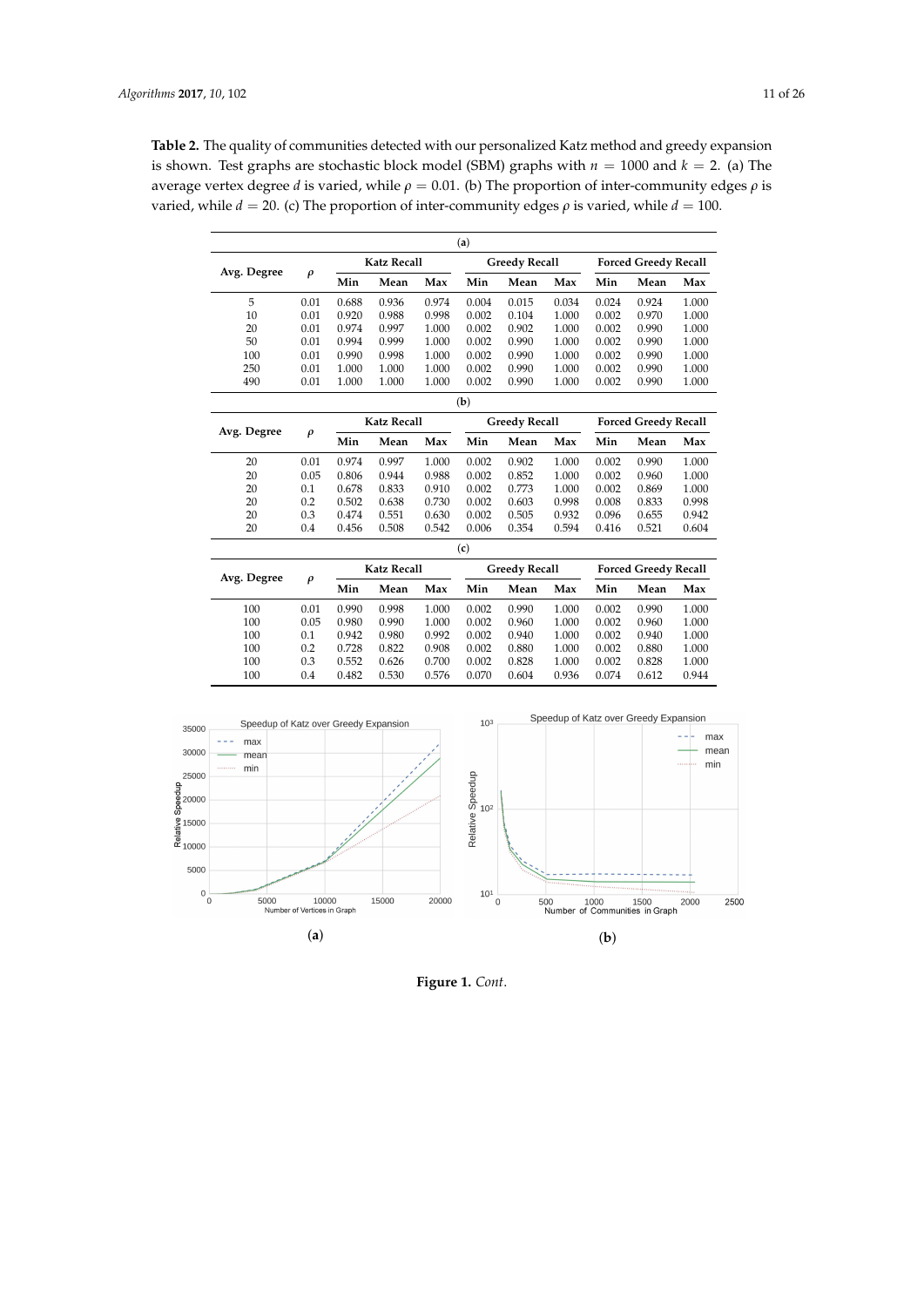<span id="page-11-2"></span><span id="page-11-1"></span>

**Figure 1.** The speedup of the personalized Katz centrality method compared to greedy expansion is shown for SBM graphs with different parameters. (**a**) The number of vertices *n* in the graph varies, with  $d = 20$  and  $k = 2$ . (**b**) The number of communities k in the graph varies, with  $n = 47104$  and  $d = 20$ . (c) The average vertex degree *d* varies, with  $n = 1000$  and  $k = 2$ .

# <span id="page-11-0"></span>**5. Dynamic Communities from Personalized Centrality**

# *5.1. Methods*

We have detailed how to obtain a local community from a personalized centrality vector in Section [4.1.](#page-7-1) In this section, we describe how to obtain communities in dynamic graphs using personalized centrality metrics. The identification of local communities in dynamic graphs can be split into two components: (1) updating the personalized centrality vector every time the graph changes, and (2) obtaining the new local community from the updated centrality vector.

For both centrality metrics, if *c<sup>t</sup>* denotes the solution at time *t*, we solve for a correction ∆*c* so that we can obtain the new solution at time  $t + 1$  as  $c_{t+1} = c_t + \Delta c$ . Essentially, we use the old solution as a starting point for the new solution instead of recomputing from scratch each time the graph is changed.

Personalized Katz centrality scores w.r.t. vertex *i* are given as  $c_{Katz} = Ax_{Katz}$  where  $x_{Katz}$  is the solution to the linear system  $(I - \alpha A)x_{Katz} = b_{Katz}$  for  $b_{Katz} = e_i$  and personalized PageRank scores are given as  $c_{PR} = (I - \alpha A^T D^{-1})^{-1} b_{PR}$ , where  $c_{PR}$  is the solution to the linear system  $(I - \alpha A^T D^{-1})$   $c_{PR} = b_{PR}$  for  $c_{PR}$ . After a batch of edge insertions to the graph, the static algorithm to obtain the updated Katz scores first recomputes *xt*+1,*Katz* using an iterative solver and obtains *ct*+1,*Katz* as  $A_{t+1}x_{t+1,katz}$  (for Katz centrality) or recomputes  $c_{t+1}$ , *PR* (for personalized PageRank). For Katz centrality, since calculating  $c_t$  given  $x_t$  at any time point  $t$  is one matrix-vector multiplication and can be done in  $\mathcal{O}(m)$ , this is not the bottleneck of static recomputation. Instead, the bottleneck is repeatedly updating *xt*,*Katz* given more edges being inserted into the graph, and hence we focus our dynamic algorithm on limiting the number of iterations taken to obtain the updated vector  $x_t$ ,  $K_{\alpha t}$ , and, similarly, for PageRank, the focus of our dynamic algorithm on limiting the number of iterations taken to obtain the updated vector *ct*,*PR*. Therefore, for Katz, we solve for the correction ∆*x* so that we can obtain the new solution at time *t* + 1 as  $x_{t+1} = x_t + \Delta x$ . For PageRank, we solve for the correction  $\Delta c$  so that we can obtain the new solution at time  $t + 1$  as  $c_{t+1} = c_t + \Delta c$ . The algorithm for updating Katz centrality is published in our previous work in [\[2\]](#page-23-23) and the algorithm for updating PageRank is published in our previous work in [\[3\]](#page-23-1).

The first step in updating the centrality vector is to measure how close the old solution *xt*,*Katz* or *ct*,*PR* is to solving the system for the updated graph *At*+1. We calculate the new residual for Katz centrality as  $\widetilde{r}_{t+1,Katz}$ 

$$
\widetilde{r}_{t+1,Katz} = \boldsymbol{b}_{Katz} - M_{t+1,Katz}\boldsymbol{x}_{t,Katz}
$$

$$
= \boldsymbol{b}_{Katz} - (I - \alpha A_{t+1})\boldsymbol{x}_{t,Katz}
$$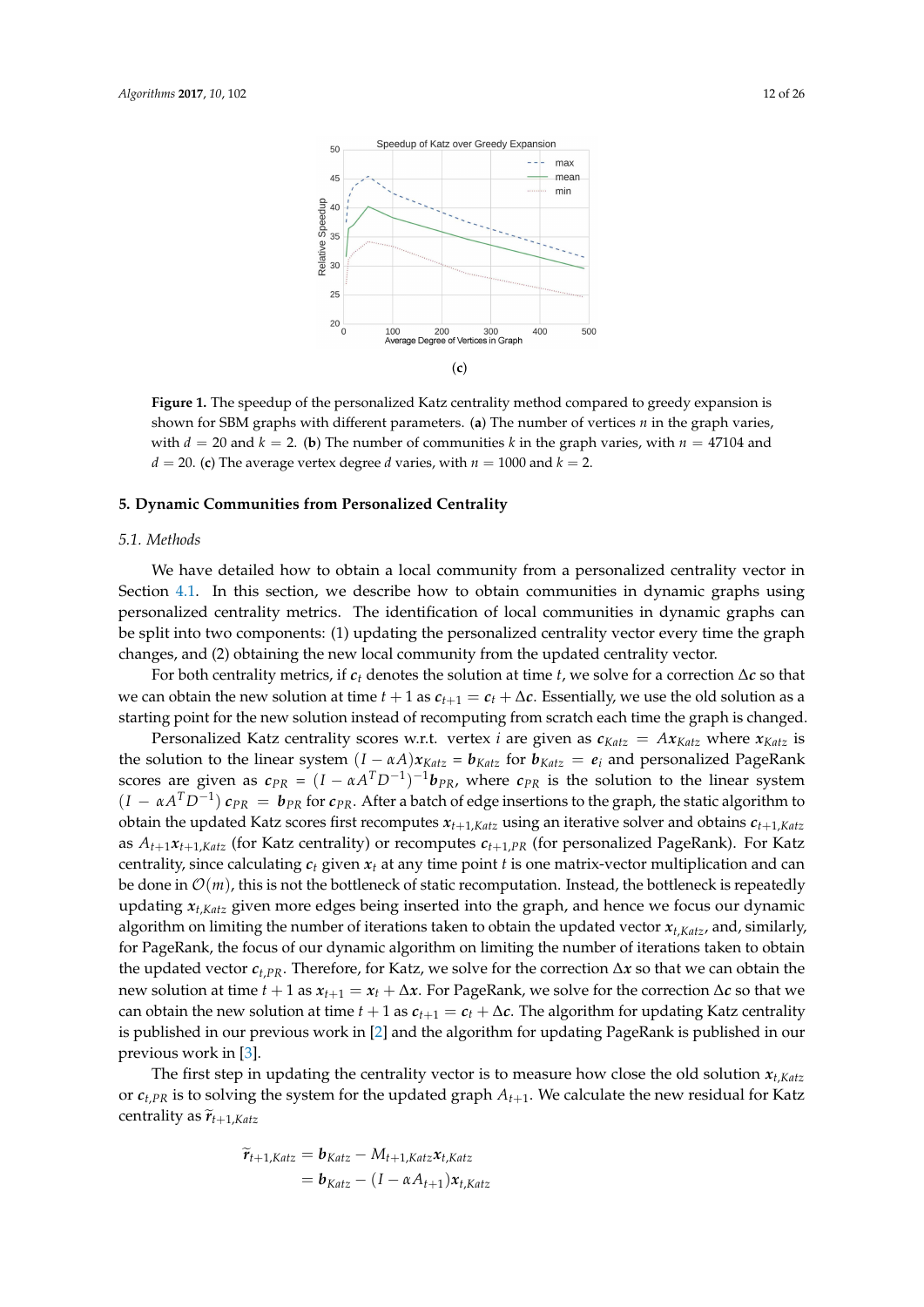$$
= \mathbf{b}_{Katz} - \mathbf{x}_{t,Katz} + \alpha A_{t+1} \mathbf{x}_{t,Katz}
$$
  
\n
$$
= \mathbf{b}_{Katz} - \mathbf{x}_{t,Katz} + \alpha A_t \mathbf{x}_{t,Katz} - \alpha A_t \mathbf{x}_{t,Katz} + \alpha A_{t+1} \mathbf{x}_{t,Katz}
$$
  
\n
$$
= \mathbf{r}_{t,Katz} + \alpha (A_{t+1} - A_t) \mathbf{x}_{t,Katz}
$$
  
\n
$$
= \mathbf{r}_{t,Katz} + \alpha \Delta A \mathbf{x}_{t,Katz}.
$$

Similarly, for PageRank, we calculate the new residual as  $\widetilde{r}_{t+1,PR}$  (note since we use undirected graphs,  $A^T = A$ ):

$$
\tilde{r}_{t+1,PR} = \mathbf{b}_{PR} - M_{t+1,PR} \mathbf{c}_{t,PR}
$$
\n
$$
= (1 - \alpha)\mathbf{v} - \mathbf{c}_{t,PR} + \alpha A_{t+1} D_{t+1}^{-1} \mathbf{c}_{t,PR}
$$
\n
$$
= (1 - \alpha)\mathbf{v} - \mathbf{c}_{t,PR} + \alpha A D^{-1} \mathbf{c}_{t,PR} - \alpha A D^{-1} \mathbf{c}_{t,PR} + \alpha A_{t+1} D_{t+1}^{-1} \mathbf{c}_{t,PR}
$$
\n
$$
= \mathbf{r}_{t,PR} + \alpha (A_{t+1} D_{t+1}^{-1} - A D^{-1}) \mathbf{c}_{t,PR}.
$$

Note that, for both centrality measures,  $\tilde{r}_{t+1}$  can be written in terms of the current residual at time *t*, edge updates  $\Delta A$ , and the old solution. Next, we can use  $\tilde{r}_{t+1}$  to set up a linear system for the correction ∆*x* or ∆*c*. We apply iterative refinement [\[50\]](#page-25-1) and, for Katz centrality, solve the linear system

$$
(I - \alpha A_{t+1})\Delta x = \widetilde{r}_{t+1, Katz} = r_{t, Katz} + \alpha \Delta Ax_{t, Katz}
$$

for ∆*x*. For PageRank, we solve the linear system

$$
(I - \alpha A_{t+1} D_{t+1}^{-1}) \Delta c = \tilde{r}_{t+1,PR} = r_{t,PR} + \alpha (A_{t+1} D_{t+1}^{-1} - A D^{-1}) c_{t,PR}
$$

for ∆*c*. Unlike iterative refinement's typical use of a directly factored matrix, we rely on Jacobi iteration for solving the above systems.

The final step of our algorithm is to update the residuals  $r_{t+1,Katz}$  and  $r_{t+1,PR}$  for the next time point. For Katz centrality, we can write the new residual *rt*+1,*Katz* as

$$
r_{t+1,Katz} = b_{Katz} - (I - \alpha A_{t+1})x_{t+1,Katz}
$$
  
=  $b_{Katz} - (I - \alpha A_{t+1})(x_{t,Katz} + \Delta x)$   
=  $b_{Katz} - (I - \alpha A_{t+1})x_{t,Katz} - (I - \alpha A_{t+1})\Delta x$   
=  $\tilde{r}_{t+1,Katz} - (I - \alpha A_{t+1})\Delta x$   
=  $r_{t,Katz} + \alpha \Delta Ax_{t,Katz} - (I - \alpha A_{t+1})\Delta x.$ 

We can calculate  $\Delta r$ , the difference in the two residuals at time *t* and  $t + 1$  as  $\Delta r = \alpha \Delta A x_{t,Katz}$  −  $(I - \alpha A_{t+1})\Delta x$ . Likewise, updating the residual for PageRank is very similar. We can write the new residual  $r_{t+1,PR}$  as

$$
r_{t+1,PR} = (1 - \alpha)v - (I - \alpha A_{t+1}D_{t+1}^{-1})(c_{t,PR} + \Delta c)
$$
  
=  $(1 - \alpha) - (I - \alpha A_{t+1}D_{t+1}^{-1})c_{t,PR} - (I - \alpha A_{t+1}D_{t+1}^{-1})\Delta c$   
=  $\tilde{r}_{t+1,PR} - (I - \alpha A_{t+1}D_{t+1}^{-1})\Delta c$   
=  $r_{t,PR} + \alpha(A_{t+1}D_{t+1}^{-1} - A_tD_t^{-1})c_{t,PR} - (I - \alpha A_{t+1}D_{t+1}^{-1})\Delta c$ .

Then, we can calculate  $\Delta r$ , the difference in the two residuals at time *t* and  $t + 1$  as  $\Delta r = \alpha (A_{t+1}D_{t+1}^{-1} - A_t D_t^{-1})c_{t,PR} - (I - \alpha A_{t+1}D_{t+1}^{-1})\Delta c$ . Updating the residual comes with the potential issue of accumulating error over long periods of time. However, these cases are rare, and, for our purposes, we obtain accurate results using our methods compared to a pure static recomputation. In Sections [5.2](#page-13-0) and [5.3,](#page-14-0) we show that our algorithm for dynamic Katz centrality maintains good quality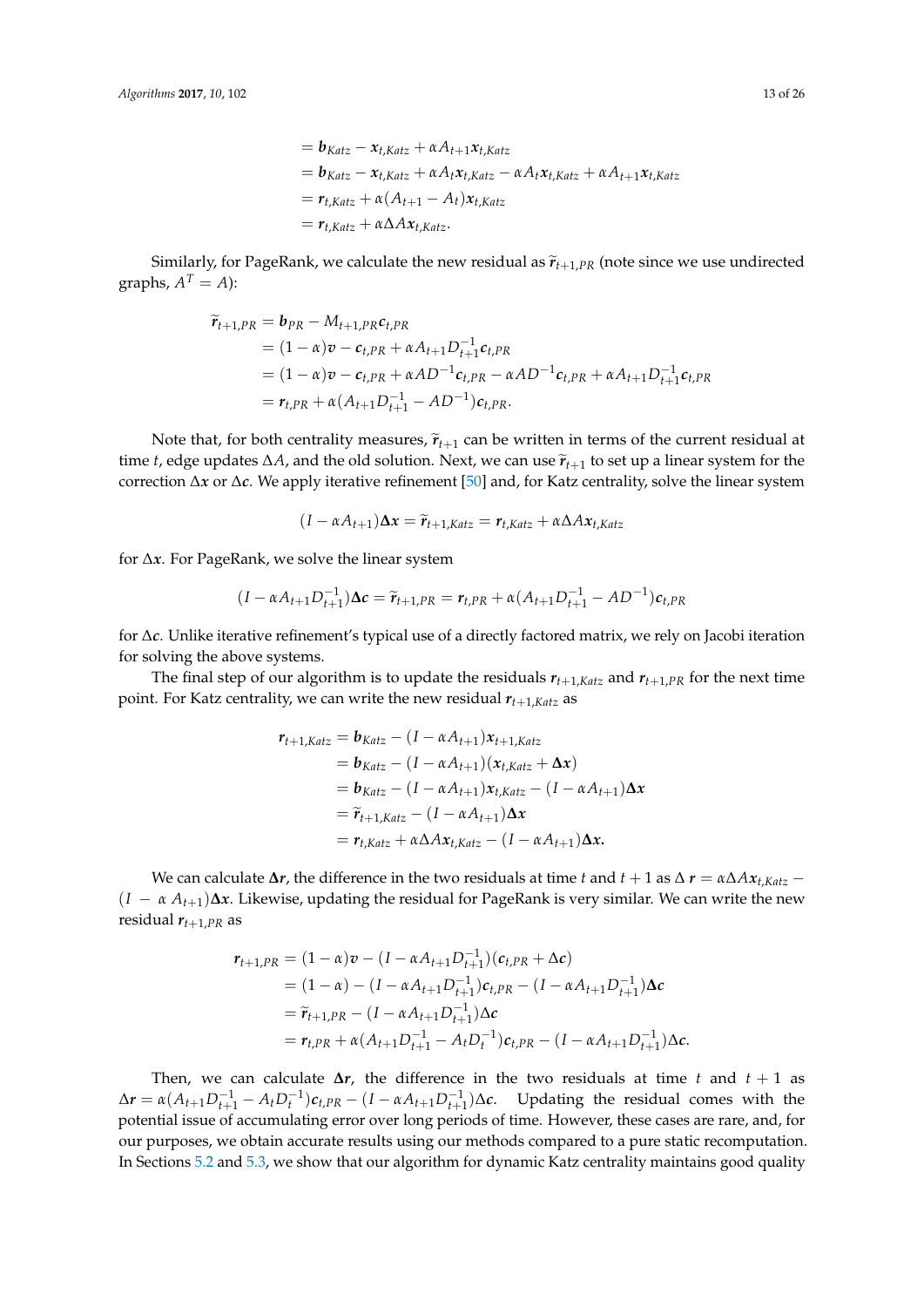of the updated scores and provides significant speedup compared to a pure static recomputation in Section [5.3.](#page-14-0)

# <span id="page-13-0"></span>*5.2. Synthetic Dynamic Graphs*

In this section, we evaluate our dynamic algorithm on a synthetic network to show our ability to track merging and splitting of communities. We use a synthetic stochastic block model network with a recursive matrix (R-MAT) background with parameters  $a = 0.55$ ,  $b = 0.15$ ,  $c = 0.15$ ,  $d = 0.25$ . An R-MAT generator [\[51\]](#page-25-2) creates scale-free networks designed to emulate real-world networks. Consider an adjacency matrix: the matrix is subdivided into four quadrants, where each quadrant has a different probability of being selected. Once a quadrant is selected, this quadrant is recursively subdivided into four subquadrants and using the previous probabilities, we select one of the subquadrants. This process is repeated until we arrive at a single cell in the adjacency matrix. An edge is assigned between the two vertices making up that cell.

Figure [2](#page-14-1) shows the community evolution in the stochastic block model part of the synthetic network that we are able to track with our dynamic algorithm. In Figure [2a,](#page-14-2) we start with three separate communities:  $C_1$  (the top left community),  $C_2$  (the middle community), and  $C_3$  (the bottom right community). In Figure [2b,](#page-14-3) communities *C*<sup>1</sup> and *C*<sup>2</sup> merge together, and, in Figure [2c,](#page-14-4) *C*<sup>1</sup> splits off but communities *C*<sup>2</sup> and *C*<sup>3</sup> are merged together. Finally, in Figure [2d,](#page-14-5) communities *C*<sup>2</sup> and *C*<sup>3</sup> split and we obtain the original graph of three disjoint communities.

We pick five seeds at random from community  $C_2$  to track both merging and splitting of communities and evaluate the recall of the community produced by our dynamic algorithm compared to the ground truth community at each of the four time points and results are averaged over the different seeds. We test our algorithm on communities of size 100 and 1000. The entire graph (including the R-MAT background) is 1,048,576 vertices and 10,485,760 edges (edge factor of 10).

To generate dynamic stochastic block models, we use parameters  $p_{in} \in \{0.2, 0.5\}$  and  $p_{out} = 0.01$ , where *pin* and *pout* are the probabilities of an edge existing between a pair of vertices that are in the same and different communities, respectively. These parameters ease describing communities that change size compared to parameters used in Section [4.2.](#page-7-2) For example, when a community grows, the average vertex degree would have to change in order to reflect the same *pin* and *pout* parameters.

At each time point, we compare the community obtained from static recomputation versus the community obtained from our dynamic algorithm. We track the changing centrality vector and select top *R* vertices as the community, where *R* is the expected size of the community given the synthetic example in Figure [2.](#page-14-1) For a community of size *R*, let *C<sup>S</sup>* be the community obtained from the statically computed centrality vector (i.e., the top *R* highly ranked vertices from  $c_S$ ). Similarly, let  $C_D$  be the community obtained from the dynamically computed vector *cD*. We calculate the recall of the vertices in the community produced by the dynamic algorithm as

$$
recall = \frac{|C_S \cap C_D|}{R}.
$$

Table [3](#page-14-6) gives the recall values at each time point for the different graphs tested with the averages for each time point at the bottom. In a majority of the time steps, we obtain a recall above 0.80 and the communities with 1000 vertices have a higher recall than the communities with 100 vertices. Therefore, we are able to track evolving communities over time in dynamic synthetic graphs.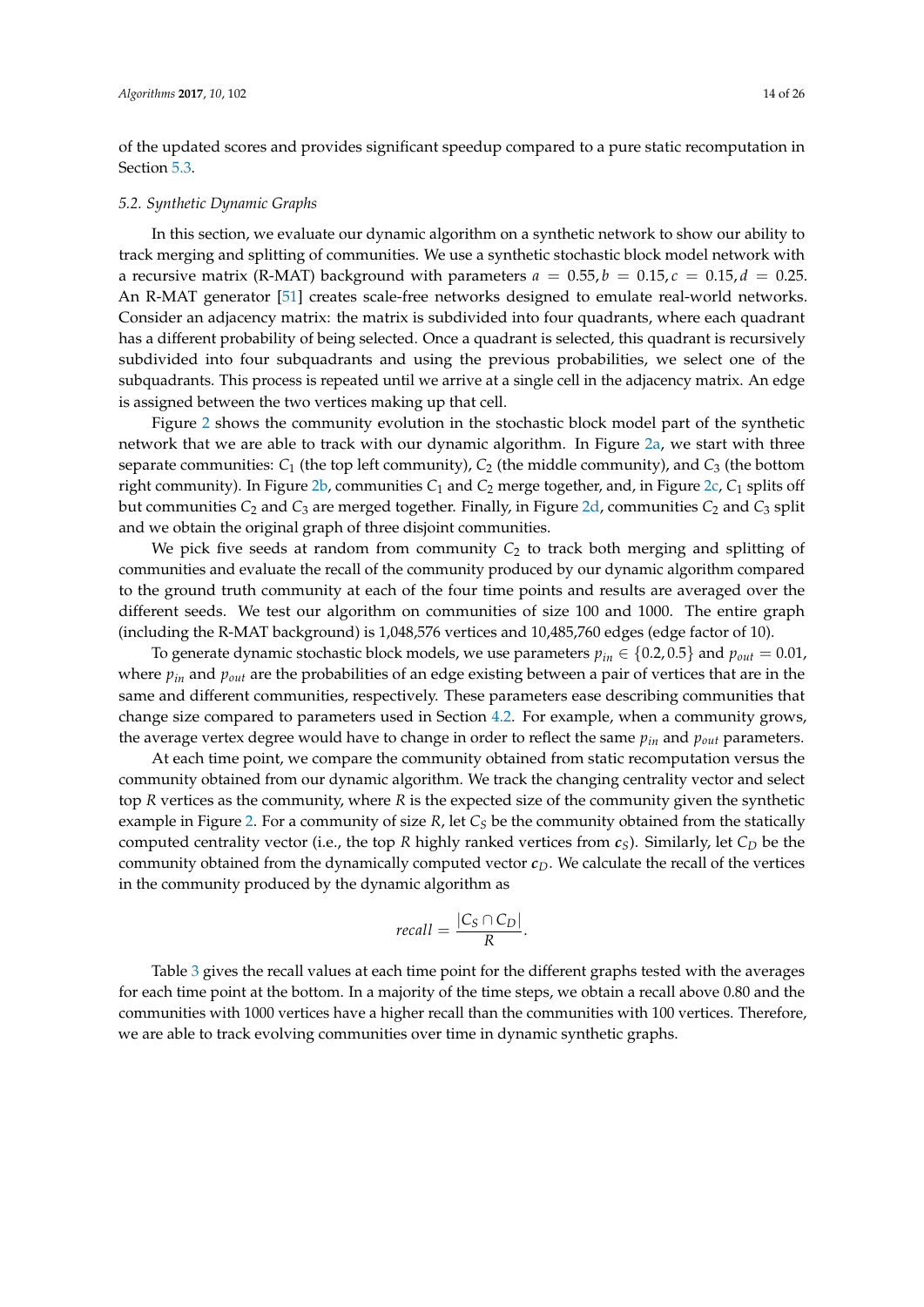<span id="page-14-3"></span><span id="page-14-2"></span><span id="page-14-1"></span>

<span id="page-14-4"></span>**Figure 2.** Synthetic dynamic graph showing merging and splitting of communities. (**a**) *t* = 1, (**b**) *t* = 2, (c)  $t = 3$ , (d)  $t = 4$ .

<span id="page-14-5"></span>

|                                      |                   |                | Block $Size = 100$   |                       |                      |                       | $Block Size = 1000$  |                        |                      |                      |  |
|--------------------------------------|-------------------|----------------|----------------------|-----------------------|----------------------|-----------------------|----------------------|------------------------|----------------------|----------------------|--|
| <b>Parameters</b>                    | <b>Batch Size</b> | $t =$<br>$R =$ | 1<br>100             | $\overline{2}$<br>200 | 3<br>200             | $\overline{4}$<br>100 | 1<br>1000            | $\overline{2}$<br>2000 | 3<br>2000            | 4<br>1000            |  |
| $p_{in} = 0.2,$<br>$p_{out} = 0.01$  | 10<br>100<br>1000 |                | 0.86<br>0.76<br>0.76 | 0.94<br>0.89<br>0.84  | 0.93<br>0.89<br>0.84 | 0.85<br>0.75<br>0.66  | 0.93<br>0.97<br>0.93 | 0.97<br>0.99<br>0.97   | 0.98<br>0.99<br>0.97 | 9.98<br>0.97<br>0.93 |  |
| $p_{in} = 0.5$ ,<br>$p_{out} = 0.01$ | 10<br>100<br>1000 |                | 0.92<br>0.79<br>0.88 | 0.96<br>0.89<br>0.91  | 0.97<br>0.90<br>0.91 | 0.92<br>0.78<br>0.82  | 0.96<br>0.95<br>0.96 | 0.98<br>0.98<br>0.99   | 0.99<br>0.98<br>0.99 | 0.99<br>0.95<br>0.96 |  |
|                                      | Average           |                | 0.83                 | 0.91                  | 0.91                 | 0.80                  | 0.95                 | 0.98                   | 0.98                 | 0.96                 |  |

<span id="page-14-6"></span>**Table 3.** Average recalls at each point in time for synthetic merging and splitting of communities over time.

# <span id="page-14-0"></span>*5.3. Real Graphs*

We test our dynamic algorithm on five real graphs given in Table [4](#page-15-0) from the KONECT database [\[52\]](#page-25-3). These graphs are chosen because they have timestamps associated with the edges in the graph. Since we have no ground truth of communities in real graphs, we use the results of the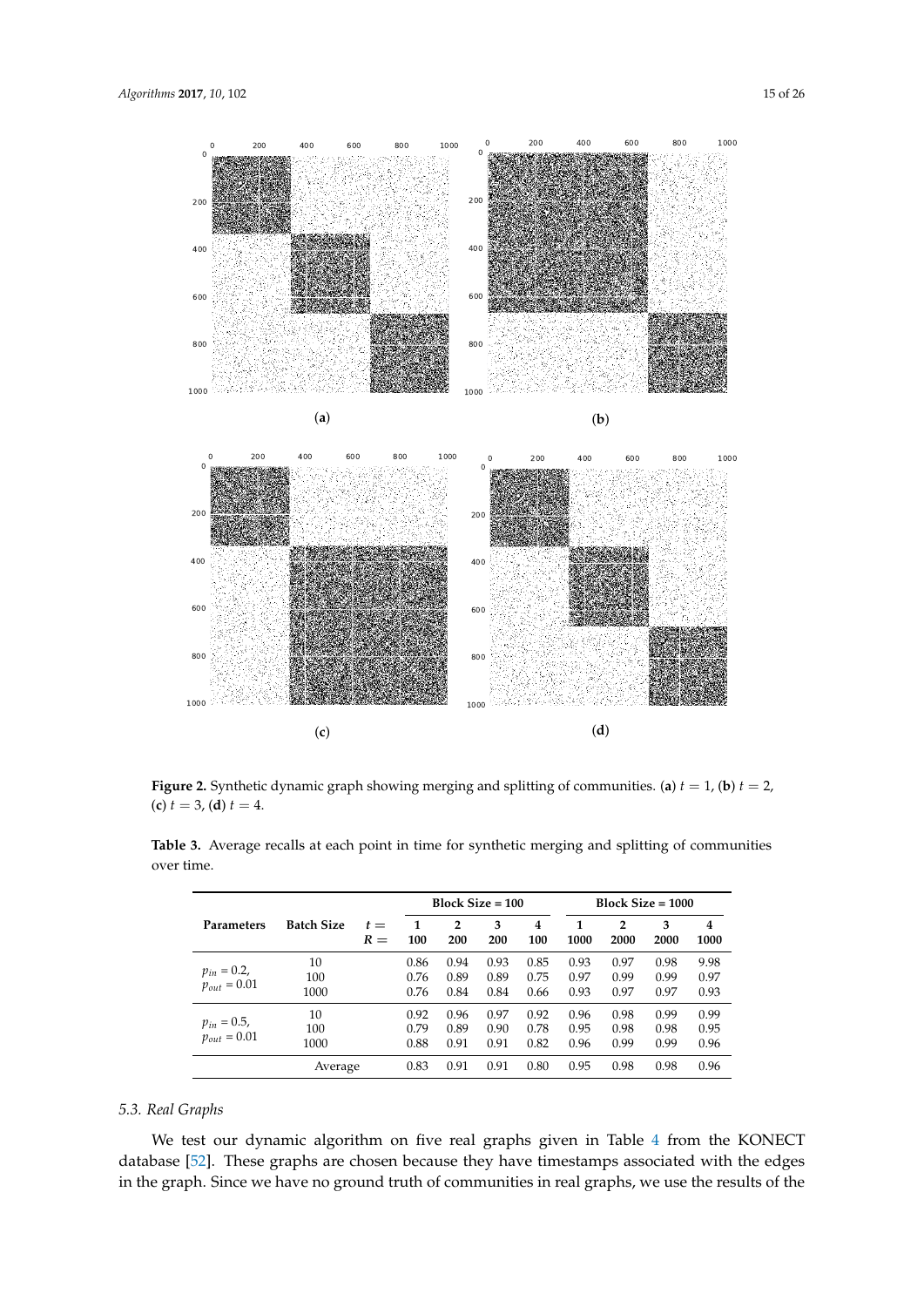static algorithm as a pseudo-ground truth. Thus, every time we update the centrality scores using our dynamic algorithm, we recompute the centrality vector statically from scratch to have a baseline for comparison. We create an initial graph *G*<sup>0</sup> using the first half of edges, which provides a starting point for both the dynamic and static algorithms.

To simulate a stream of edges in a dynamic graph, we insert the remaining edges in timestamped order in batches of size *b* and apply both algorithms and use batches of size *b* = 10, 100, and 1000. We use communities of size  $R \in \{100, 1000\}$ . The code was implemented in Python and run on an 18 core Intel Xeon CPU (Atlanta, GA, USA) at 2.10 GHz.

<span id="page-15-0"></span>**Table 4.** Real graphs used in experiments. Columns are graph name, number of vertices, and number of edges.

| Graph            | IVI       | E         |
|------------------|-----------|-----------|
| slashdot-threads | 51,083    | 140,778   |
| enron            | 87.221    | 1,148,072 |
| digg             | 279,630   | 1,731,653 |
| wiki-talk        | 541,355   | 2,424,962 |
| youtube-u-growth | 3.223.589 | 9,375,374 |

We evaluate our dynamic algorithm with respect to performance and quality. For performance, we calculate the speedup with respect to time and iterations. Denote the time taken by static recomputation and our dynamic algorithm as  $T<sub>S</sub>$  and  $T<sub>D</sub>$ , respectively. Similarly, denote the number of iterations taken by static recomputation and our dynamic algorithm as *I<sup>S</sup>* and *ID*, respectively. We then calculate speedups in time and iterations as:

$$
speedup_{time} = \frac{T_S}{T_D}, speedup_{iter} = \frac{I_S}{I_D}.
$$

Higher values of the speedups indicate that our dynamic algorithm provides more benefits compared to a pure static recomputation. We evaluate the quality of the results produced by our algorithms using three metrics: (1) recall, (2) ratio of conductance, and (3) ratio of normalized edge cut.

We denote the conductance ( $\phi$ ) of the community obtained from static recomputation as  $\phi_S$  and the conductance of the community obtained from our dynamic algorithm as  $\phi_D$ , so we calculate the ratio of conductance scores as  $\frac{\phi_S}{\phi_D}$ . Since lower values of conductance indicate higher quality communities, a ratio of conductance scores greater than 1 indicates our dynamic algorithm produces higher quality communities than static recomputation. We denote the normalized edge cut for the community (*f*) obtained by the static recomputation as  $f_S$  and  $f_D$  for the community obtained from our dynamic algorithm. We calculate the ratio of cuts as  $\frac{f_S}{f_D}$ , where values of the ratio in scores less than 1 indicate that our dynamic algorithm produces higher quality communities than static recomputation.

We first show averages over time for all batch sizes for all graphs tested for all the performance and quality metrics in Table [5.](#page-16-0) Results shown are averaged over both community sizes tested. Unless otherwise specified, we use a single seed vertex and average over five different seeds for the personalized centrality metric. For a majority of the graphs, most notably the three larger graphs, the speedup in both time and number of iterations does not decrease with increasing batch size. This shows that our algorithm is able to maintain significant speedups even with large batch insertions of up to 1000 edges. We note that our dynamic algorithm also produces high quality communities compared to static recomputation. In terms of the recall, our dynamic algorithm always has recall values greater than 0.85, meaning we correctly identify a majority of the vertices in the local community compared to static recomputation, regardless of the batch size. Next, we examine the ratio of conductance scores of the community obtain via static recomputation compared to the community obtained from our dynamic algorithm. Ratios close to 1 indicate that the communities produced from our dynamic algorithm are similar to the ones produced from static recomputation w.r.t. their conductance scores, and values greater than 1 indicate our dynamic algorithm produces higher quality communities than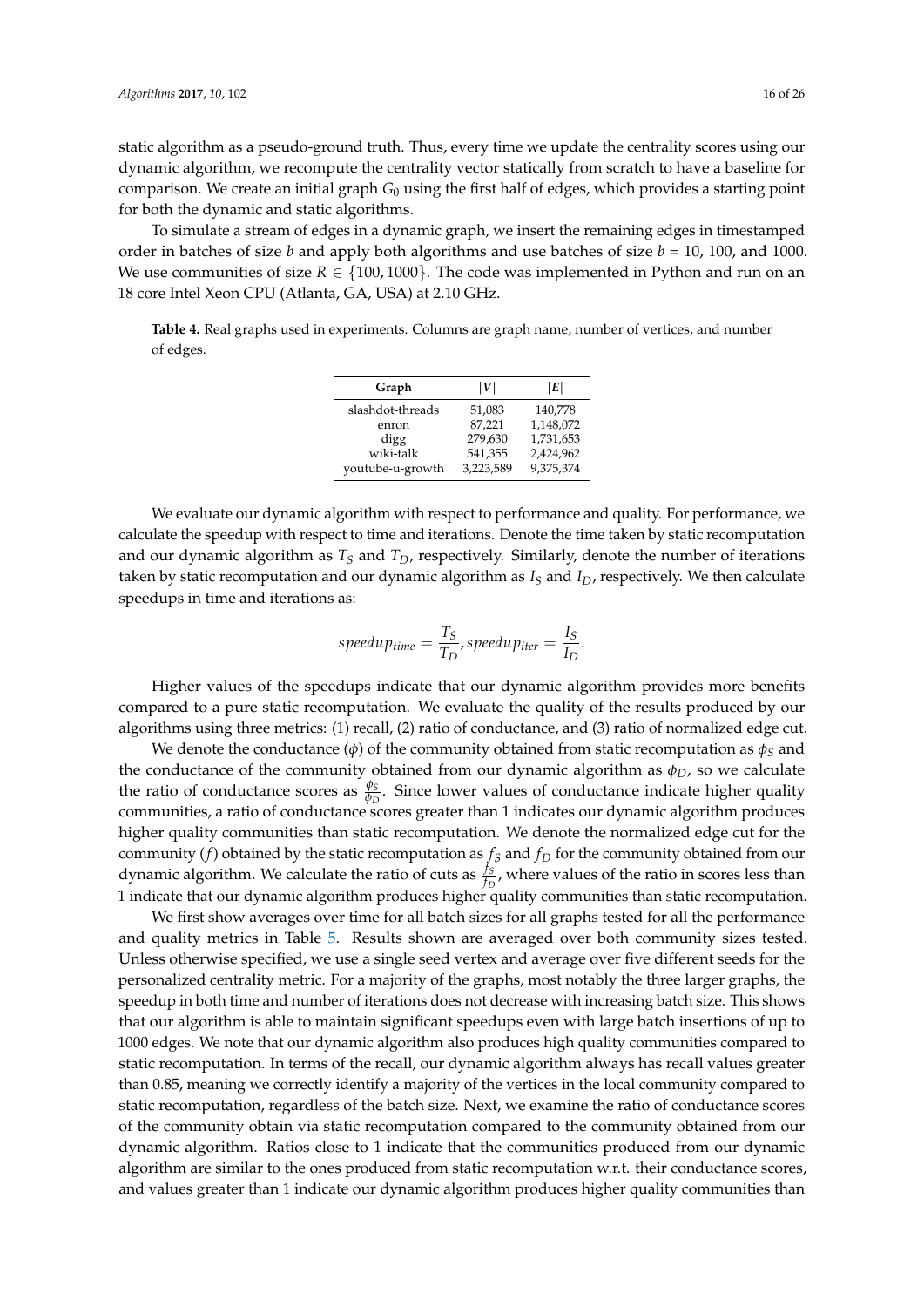static recomputation. In a majority of the graphs and batch sizes tested, we obtain ratios very close to 1, and in some cases ratios greater than 1. Since we treat static recomputation as ground truth, this means that the dynamic communities are of similar quality to the static communities, and, in some cases, higher quality than the statically computed ones. Finally, we compare values of the normalized edge cut for both communities. Recall that ratios of the normalized edge cut lower than 1 indicate that our dynamic algorithm produces higher quality communities w.r.t. the normalized edge cut. In a majority of cases, we obtain communities close in quality to that of static recomputation, similar to the results we see from comparing the conductances of the communities obtained from static recomputation and our dynamic algorithm. In summary, the most prominent trends from this table are twofold: (1) we see significant speedups w.r.t. both time and iteration counts by using our dynamic algorithm compared to static recomputation to compute local communities using personalized centrality metrics, and (2) the communities produced by our dynamic algorithm are of similar quality to that of static recomputation, and in some cases, of higher quality.

Next, we examine the performance and quality of our algorithm over time. Figure [3](#page-17-0) plots the speedup in iterations over time (Figure [3a\)](#page-17-1) and the ratio of conductance scores over time (Figure [3b\)](#page-17-2). Since our dynamic algorithm only targets places in the centrality vector that are directly affected by edge updates to the graph, the performance of our dynamic algorithm is unaffected by the size of the underlying graph. This is unlike static recomputation, which is directly affected by the size of the underlying graph. Therefore, the speedup in iterations increases over time. Finally, we observe that the quality of our dynamic algorithm (in terms of conductance) matches the quality of the static algorithm with little to no decrease over time. There is only one graph for which the quality slightly decreases over time (DIGG); however, even for this graph, the ratio of conductances scores is still consistently above 0.95. In contrast, for the ENRON graph, the conductance of the dynamic community is better than the conductance of the static community (ratios greater than 1). These results show that our dynamic algorithm helps more in terms of performance over time, without sacrificing the quality of the communities produced.

|                   |                   |                | Performance                    | Quality |                 |           |  |
|-------------------|-------------------|----------------|--------------------------------|---------|-----------------|-----------|--|
| Graph             | <b>Batch Size</b> | $T_S/T_D$      | I <sub>S</sub> /I <sub>D</sub> | Recall  | $\phi_S/\phi_D$ | $f_S/f_D$ |  |
|                   | 10                | 52.94 $\times$ | $34.02\times$                  | 0.93    | 0.99            | 1.03      |  |
| slashdot-threads  | 100               | $26.88\times$  | $21.46\times$                  | 0.96    | 1.00            | 1.01      |  |
|                   | 1000              | $39.65\times$  | $31.09\times$                  | 0.96    | 1.00            | 1.00      |  |
|                   | 10                | $75.42\times$  | $45.04\times$                  | 0.97    | 1.00            | 1.00      |  |
| enron             | 100               | $63.61\times$  | $41.28\times$                  | 0.98    | 1.01            | 0.98      |  |
|                   | 1000              | $46.20\times$  | $29.57\times$                  | 0.96    | 1.01            | 0.98      |  |
|                   | 10                | $54.29\times$  | $29.41\times$                  | 0.86    | 0.97            | 1.18      |  |
| digg              | 100               | $47.64\times$  | $25.69\times$                  | 0.90    | 0.98            | 1.07      |  |
|                   | 1000              | 50.64 $\times$ | $26.87\times$                  | 0.97    | 0.99            | 1.02      |  |
|                   | 10                | $56.02\times$  | $36.68\times$                  | 0.95    | 1.00            | 1.02      |  |
| wiki-talk         | 100               | $48.87\times$  | $31.46\times$                  | 0.91    | 0.99            | 1.19      |  |
|                   | 1000              | $56.22\times$  | $36.95\times$                  | 0.96    | 1.00            | 1.02      |  |
|                   | 10                | 56.47 $\times$ | $27.66\times$                  | 0.96    | 1.00            | 0.94      |  |
| youtube- u-growth | 100               | $50.00\times$  | $26.58\times$                  | 0.96    | 1.00            | 1.00      |  |
|                   | 1000              | $40.17\times$  | $20.44\times$                  | 0.91    | 1.00            | 0.92      |  |

<span id="page-16-0"></span>**Table 5.** Average summary statistics over time on real graphs for all batch sizes. Columns are graph name, batch size, speedup in time, speedup in iterations, recall, ratio of conductance scores, and ratio of normalized edge cut scores.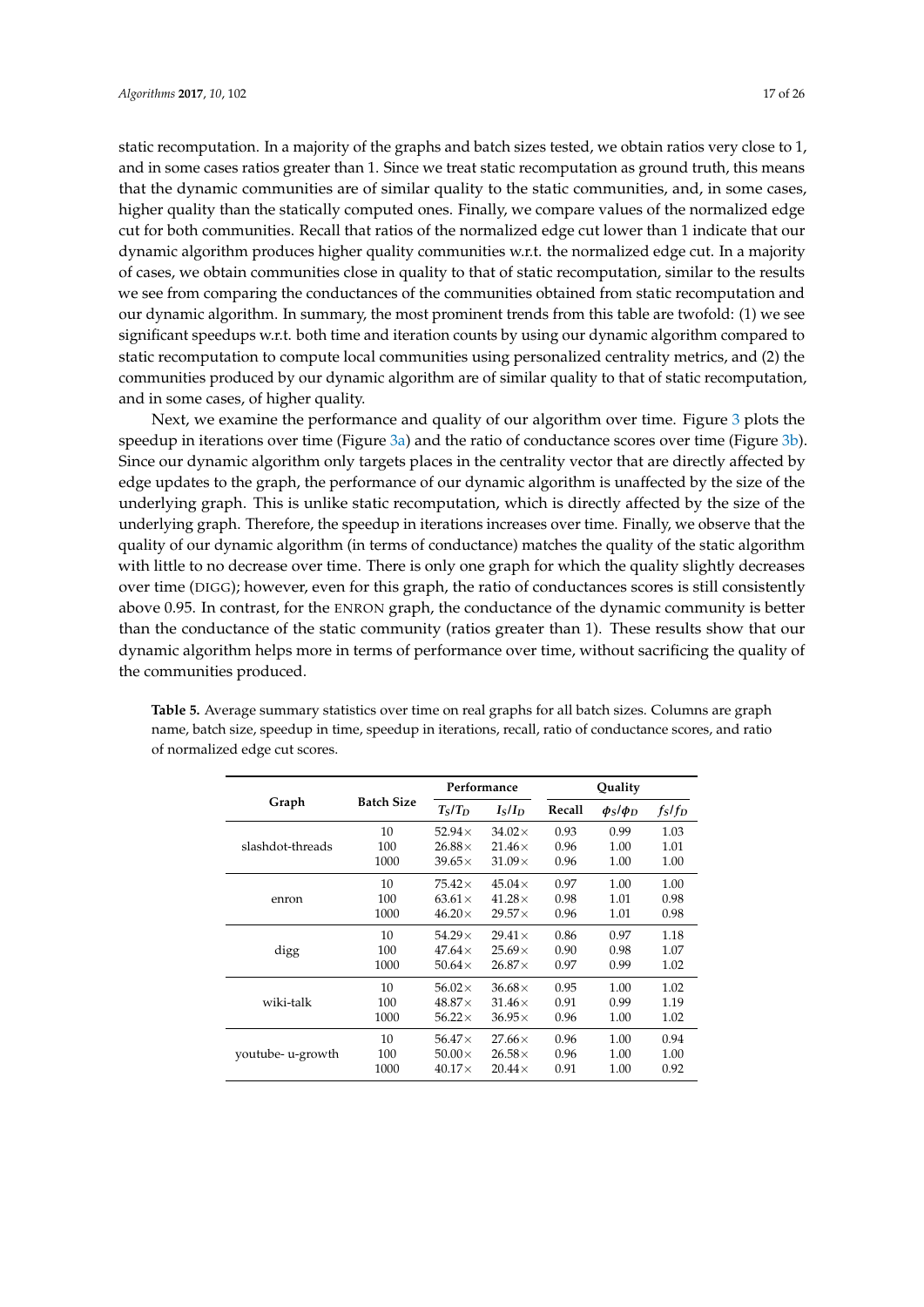<span id="page-17-0"></span>

<span id="page-17-2"></span><span id="page-17-1"></span>**Figure 3.** Performance and quality behavior of dynamic algorithm compared to static recomputation over time. (**a**) speedup in iterations over time for  $b = 10$ , (**b**) ratio of conductance scores over time for  $b = 100.$ 

# 5.3.1. Different Seeding Methods

Finally, we examine different methods of choosing seed vertices. The purpose of this section is to test our dynamic algorithm with multiple seeds used in the right-hand side vector. All the previous results have been w.r.t. a single seed vertex (or averages of results for single seeds) chosen randomly from a pool of the top 10% highest degree vertices. We now use the following three methods to choose multiple seeds: (1) RW-1, (2) RW-2, and (3) RW-3, similar to [\[53\]](#page-25-4). Using just one seed vertex *i*, the right-hand side  $b = e_i$ . In the case of using multiple seeds  $S = \{v_1, v_2, \cdots, v_{|S|}\}\)$ , the right hand side is  $b = e_{v_1} + e_{v_1} + \cdots + e_{v_{|S|}}$ . The method RW-*k* chooses  $|S|$  seeds as follows: we first choose a vertex *v* at random from the existing vertices in the initial graph. We perform a random walk of length *k* from *v* and take the terminal vertex as a seed. We repeat this procedure to generate |*S*| unique seeds. Table [6](#page-18-1) gives the results for different seeds methods for all the evaluation metrics. With respect to the speedup in both time and iterations, there is no significant difference in using a larger number of seed vertices or a different seeding methods. This intuitively makes sense since varying the number of seeds merely changes the right-hand side vector *b* of the linear system, which has no effect on how many iterations the iterative solver takes to converge to a solution. With regards to the recall, we see a slight increase in recall values for a larger number of seeds. This can be attributed to the fact that a larger number of seeds indicates that the right-hand side vector has a larger number of nonzero values, meaning that the centrality values produced (*c*) are with respect to all the seeds instead a single one.

Furthermore, the method RW-1 produces higher values of recall than RW-2, which produces higher values of recall than RW-3 across multiple number of seed vertices. We offer a possible explanation for this behavior. The seeds produced by RW-1 are all neighbors of a single vertex and are more likely to belong to the same community. Since the seeds produced by RW-3 are three steps away from the initial randomly chosen vertex, it is less likely that these seeds belong to the same community, so the highly ranked vertices in the personalized centrality metric with respect to these seeds may not be as tightly knit of a community. However, the ratios of the conductance and normalized edge cut see no significant differences in varying the number of seeds or different seeding methods. All three seeding methods produce similar quality communities from our dynamic algorithm compared to static recomputation. In summary, we see that the performance doesn't change with respect to the number of seeds used, but the quality in terms of the recall shows a slight increase with more seeds used.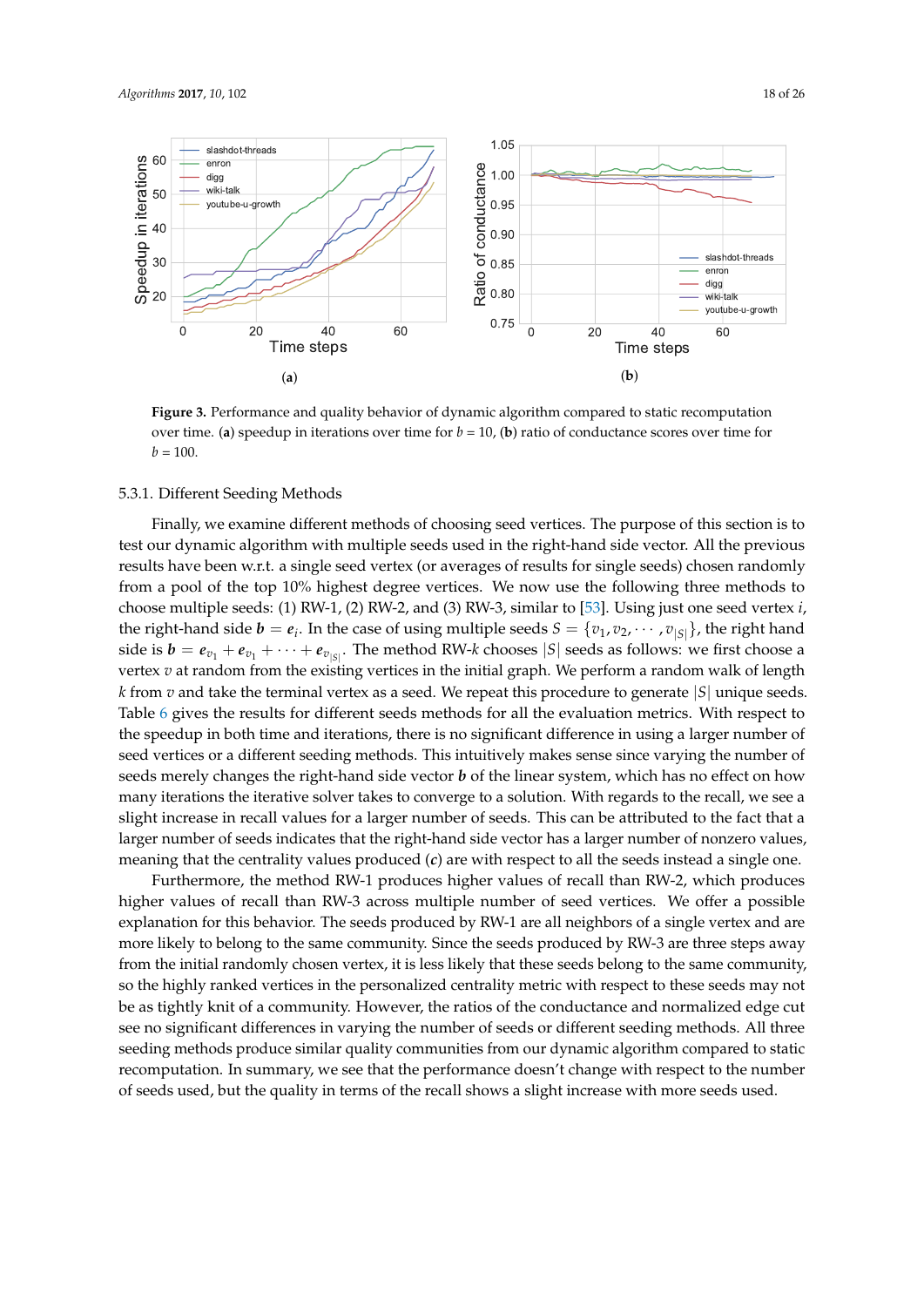|                 |        | <b>Number of Seeds</b> |                |              |              |              |              |              |              |              |              |
|-----------------|--------|------------------------|----------------|--------------|--------------|--------------|--------------|--------------|--------------|--------------|--------------|
| Graph           | Method | $\mathbf{1}$           | $\overline{2}$ | 3            | 4            | 5            | 6            | 7            | 8            | 9            | 10           |
| $T_S/T_D$       | $RW-1$ | $46.9\times$           | $54.4\times$   | $49.3\times$ | $41.7\times$ | $39.4\times$ | $30.3\times$ | $32.4\times$ | $47.3\times$ | $41.5\times$ | $29.3\times$ |
|                 | $RW-2$ | $33.7\times$           | $66.1\times$   | $42.8\times$ | $51.5\times$ | $57.0\times$ | $52.1\times$ | $50.6\times$ | $46.1\times$ | $53.2\times$ | $39.0\times$ |
|                 | $RW-3$ | $44.5\times$           | $53.4\times$   | $54.0\times$ | $44.3\times$ | $53.6\times$ | $44.5\times$ | $53.0\times$ | $63.2\times$ | $68.5\times$ | $47.8\times$ |
| $I_S/I_D$       | $RW-1$ | $29.4\times$           | $30.9\times$   | $29.8\times$ | $24.6\times$ | $24.5\times$ | $24.4\times$ | $21.0\times$ | $29.2\times$ | $25.3\times$ | $22.3\times$ |
|                 | $RW-2$ | $20.4\times$           | $37.3\times$   | $24.4\times$ | $30.9\times$ | $31.8\times$ | $29.2\times$ | $29.0\times$ | $28.4\times$ | $30.1\times$ | $24.1\times$ |
|                 | $RW-3$ | $26.0\times$           | $29.8\times$   | $31.9\times$ | $27.9\times$ | $33.4\times$ | $27.4\times$ | $30.9\times$ | $38.2\times$ | $37.0\times$ | $29.9\times$ |
| Recall          | $RW-1$ | 0.99                   | 0.98           | 1.00         | 0.98         | 1.00         | 1.00         | 0.99         | 0.98         | 1.00         | 1.00         |
|                 | $RW-2$ | 0.96                   | 0.98           | 0.95         | 0.99         | 0.96         | 0.99         | 1.00         | 0.99         | 0.99         | 0.99         |
|                 | $RW-3$ | 0.93                   | 0.97           | 0.95         | 0.99         | 0.98         | 0.99         | 0.99         | 0.98         | 0.99         | 0.99         |
| $\phi_S/\phi_D$ | $RW-1$ | 1.00                   | 1.00           | 1.00         | 1.00         | 1.00         | 1.00         | 1.00         | 1.00         | 1.00         | 1.00         |
|                 | $RW-2$ | 1.00                   | 1.00           | 1.00         | 1.00         | 1.00         | 1.00         | 1.00         | 1.00         | 1.00         | 1.00         |
|                 | $RW-3$ | 1.00                   | 1.00           | 1.00         | 1.00         | 1.00         | 1.00         | 1.00         | 1.00         | 1.00         | 1.00         |
| $f_S/f_D$       | $RW-1$ | 0.99                   | 0.98           | 1.00         | 1.00         | 1.00         | 1.00         | 0.94         | 1.01         | 0.98         | 1.00         |
|                 | $RW-2$ | 1.00                   | 0.97           | 0.99         | 1.01         | 1.03         | 1.00         | 1.00         | 1.00         | 1.00         | 1.00         |
|                 | $RW-3$ | 1.03                   | 0.99           | 1.01         | 1.00         | 1.00         | 1.00         | 1.00         | 1.00         | 1.00         | 1.01         |

<span id="page-18-1"></span>**Table 6.** Results for different seeding methods. Columns are graph name, seeding method, speedup in time, speedup in iterations, recall, ratio of conductance scores, and ratio of normalized edge cut scores. Results shown are averaged over all graphs.

#### <span id="page-18-0"></span>**6. Guaranteed Ranking**

In Sections [4](#page-7-0) and [5,](#page-11-0) we have established that taking the top highly ranked vertices from a personalized centrality vector produces high quality communities. All the previous work presented blindly assumes that the first *R* vertices in the sorted centrality vector are indeed the top *R* "highly ranked" vertices. However, since we are solving for the centrality vector using iterative solvers, the solution is ultimately only an approximation. In this section, we provide theoretical guarantees to relate the numerical accuracy of the iterative solver to the desired ranking accuracy of obtaining the top *R* highly ranked vertices in a graph. We focus on approximating the centrality scores of the vertices in the graph to a high enough accuracy to certify that the top of the ranking vector is accurate compared to the exact solution. The main contribution of this section is bounding the error between the approximate and exact solutions to accurately certify top portions of the ranking with thorough experimentation to validate our results. We derive the bound and provide error analysis in Section [6.1.](#page-18-2) Numerical experiments validating the bound including analysis of both precision and performance of our method are presented in Section [6.2.](#page-20-0) The numerical guarantee is originally derived in our earlier work in [\[1\]](#page-23-0).

# <span id="page-18-2"></span>*6.1. Methods*

For our purposes, the eventual goal of calculating the personalized centrality vector is to return the highly ranked vertices as the local community with respect to seed vertices of interest. Thus, we focus on *ranking accuracy* and not *numerical accuracy*. More specifically, the error in the numerical problem of solving the linear system will most probably be different than the error in the data mining problem of identification of highly ranked vertices: the relative ranking of vertices can be correct even without a fully correct centrality vector. Therefore, we theoretically guarantee the accuracy of the solution to numerical problem needed to successfully answer the data mining question of ranking.

Recall that, to solve for Katz centrality, we solve for the vector  $c_{Katz} = A(I - \alpha A)^{-1}b_{Katz}$ , or equivalently solve the linear system  $(I - \alpha A)x_{Katz} = M_{Katz}x_{Katz} = b_{Katz}$  and then obtain  $c_{Katz}$ as *AxKatz*, where the right-hand side *b* is set accordingly as described in Section [2.3.](#page-3-0) When the solution  $c = M^{-1}b$  to the linear system is approximated, there will be differences between the approximate solution and the exact solution. We prove that these differences along with the ranking values can indicate how far down the ranking we can go before the approximation error makes it unreliable.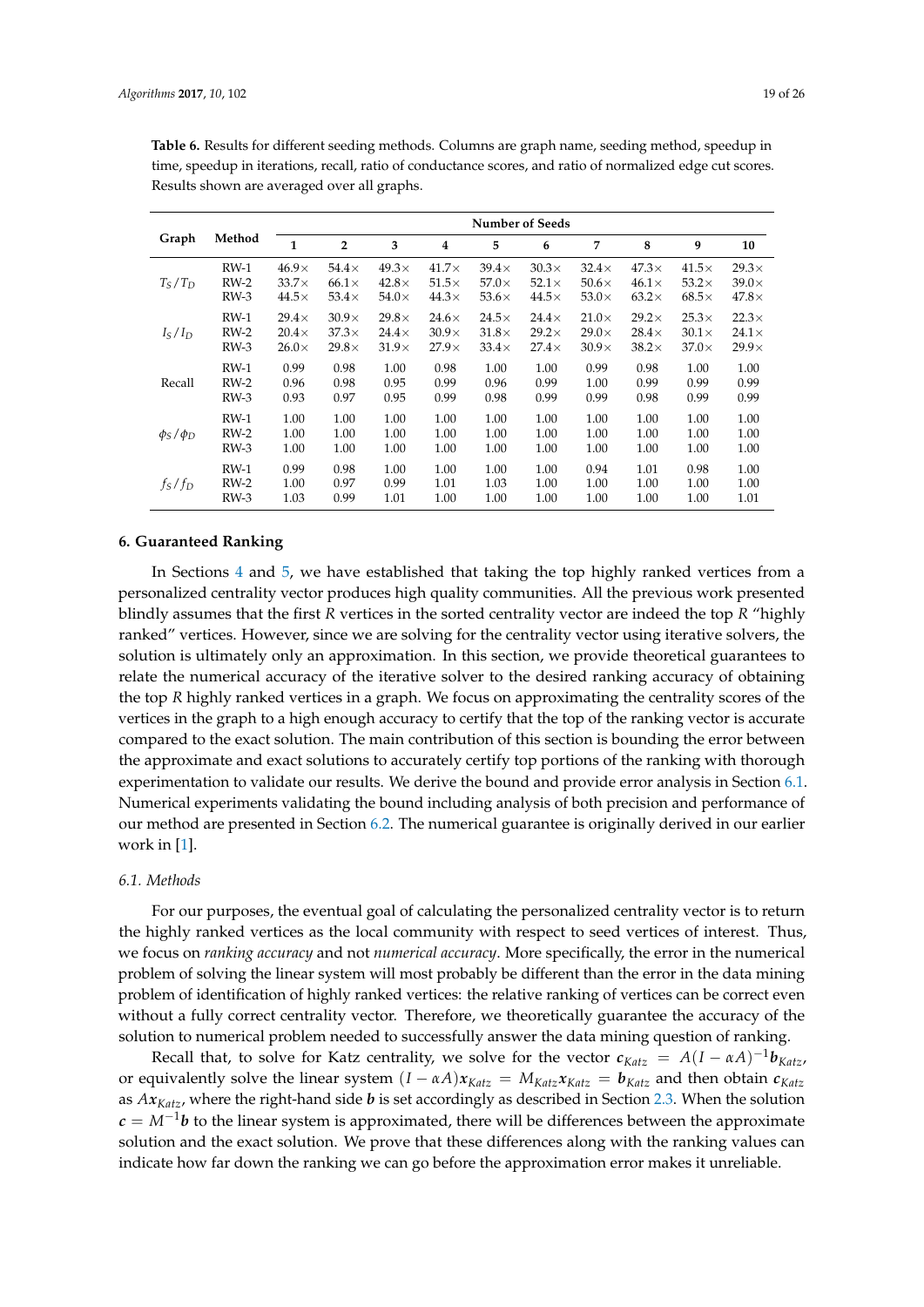For iteration  $k$  of the iterative solver, define  $d^{(k)} = \pi^{(k)} c^{(k)}$ , where  $\pi^{(k)}$  is the permutation such that  $d^{(k)}$  is the vector  $c^{(k)}$  ordered in decreasing order so that  $d^{(k)}_i \geq d^{(k)}_{i+1}$  $\lambda_{min}(M)$  to be the smallest eigenvalue of the matrix  $M_{Katz}$ . The matrix 2-norm  $||A||_2$  is the largest eigenvalue (since we use undirected graphs)  $\lambda_{max}(A)$ . The residual norm is given as  $r_k = ||\bm{b} - M\bm{x}^{(k)}||_2$ .

Theorem [1](#page-19-0) below provides guarantees as to when the rank of vertex *i* above *j* is correct.

<span id="page-19-0"></span>**Theorem 1.** For any  $i < j$ , the rank of vertex  $i$  above  $j$  is correct if  $|d_i^{(k)} - d_j^{(k)}|$  $\left|\frac{\partial f}{\partial t}\right| > 2\epsilon_k$  for  $\epsilon_k = \frac{\|A\|_2}{\lambda_{min}(M_k)}$  $\frac{||A||_2}{\lambda_{min}(M_{Katz})} r_k$ .

**Proof.** Using foundations of error analysis in linear solvers, we can bound the point-wise error in the ranking, which will then provide a sufficient error gap in the elements of the approximation to the ranking vector:

$$
||d_{Katz}^{*} - d_{Katz}^{(k)}||_{\infty} = ||c_{Katz}^{*} - c_{Katz}^{(k)}||_{\infty}
$$
  
\n
$$
\leq ||c_{Katz}^{*} - c_{Katz}^{(k)}||_{2}
$$
  
\n
$$
= ||Ax_{Katz}^{*} - Ax_{Katz}^{(k)}||_{2}
$$
  
\n
$$
\leq ||A||_{2}||x_{Katz}^{*} - x_{Katz}^{(k)}||_{2}
$$
  
\n
$$
= ||A||_{2}||M_{Katz}^{-1}b_{Katz} - x_{Katz}^{(k)}||_{2}
$$
  
\n
$$
\leq ||A||_{2}||M_{Katz}^{-1}||_{2}||b_{Katz} - M_{Katz}x_{Katz}^{(k)}||_{2}
$$
  
\n
$$
\leq \frac{||A||_{2}}{\lambda_{min}(M_{Katz})}||b_{Katz} - M_{Katz}x_{Katz}^{(k)}||_{2}
$$
  
\n
$$
\leq \frac{||A||_{2}}{\lambda_{min}(M_{Katz})}r_{k}
$$
  
\n
$$
=: \epsilon_{k}.
$$

Since  $d(i)_{Katz}^{(k)}-d(i)_{Katz}^* < \epsilon_k$  and  $d(j)_{Katz}^*-d(j)_{Katz}^{(k)} < \epsilon_k$ , this means that  $d(i)_{Katz}^*-d(j)_{Katz}^* >$  $d(i)^{(k)}_{Katz}-d(j)^{(k)}_{Katz}-2\varepsilon_k$ . If  $d(i)^{(k)}_{Katz}-d(j)^{(k)}_{Katz}>2\varepsilon_k$ ; then,  $d(i)^*_{Katz}-d(j)^*_{Katz}>0$ , meaning that the ranking of vertex *i* above *j* is correct.  $\square$ 

We observe in practice that the bound in Theorem  $1$  is tight enough to produce relevant results in many practical applications and lends itself to the development of a new stopping criterion for iterative solvers when identifying the highly ranked vertices in a graph.

# 6.1.1. New Stopping Criterion

In previous sections to identify the top vertices in a graph, we have run the iterative solver to a predetermined tolerance to obtain an approximation of  $c_{PR}^*$  or  $c_{Katz}^*$ . In this section, we introduce an alternate stopping criterion for an iterative solver that determines when to terminate based off of ranking accuracy of the highly ranked vertices instead of numerical accuracy of the solution using Theorem [1.](#page-19-0) If a user desires a set of the top *R* vertices, our stopping criterion returns a set of *S* vertices with at least some preset user-desired precision *φ* ∗ . The precision for these values of *R* and *S* is defined as  $\phi = \frac{R}{S-1}$ . We show in practice that this is faster than running a solver to machine precision, about  $10^{-15}$ , which is the most precise numerical solution possible on a computer. Since our eventual goal is local community detection using the personalized centrality vector, we simply desire the set of the highly ranked vertices without concern for the internal ordering of the set, and we want only that the top *R* vertices are contained somewhere within the returned set of *S* vertices. Therefore, this new stopping criterion is particularly apt for this purpose.

We can implement this new stopping criterion as a part of the Jacobi iterative method. At each iteration of the iterative solver, the current solution  $c^{(k)}$  is organized in decreasing order to produce the vector  $d^{(k)}$ . To sort  $c^{(k)}$ , we use the method described in Section [4.1.](#page-7-1) We find the first position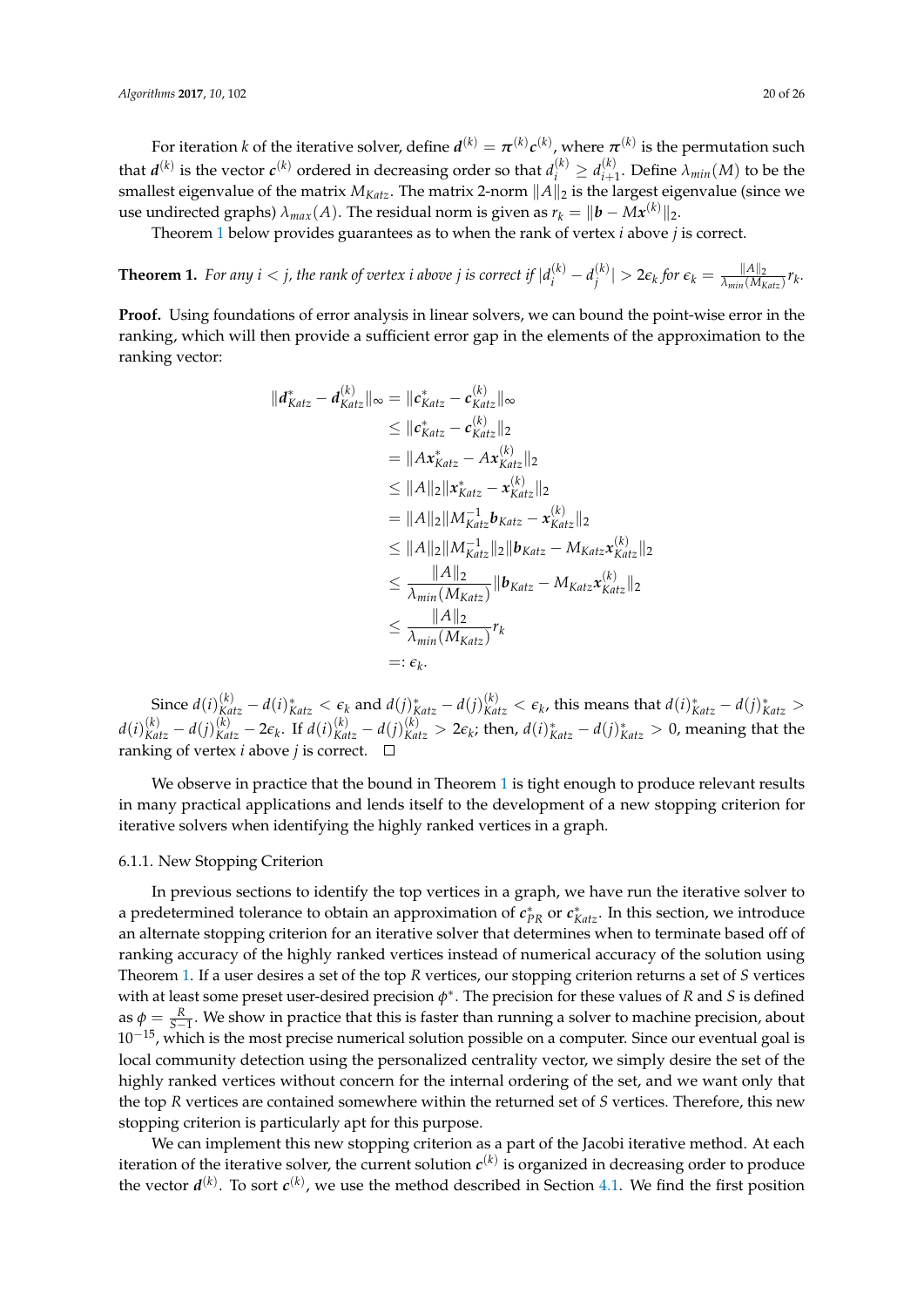$S > R$  in  $d^{(k)}$  where we have the necessary gap of  $|d^{(k)}_R - d^{(k)}_j|$  $\left|\frac{\partial f}{\partial t}\right| > 2\epsilon_k$  for whichever centrality metric we are currently calculating. If, for this value of *S*, we have at least the user-desired preset precision meaning  $\phi > \phi^*$ , we terminate; otherwise, we iterate again to iteration  $k+1$  to obtain a more accurate approximation *c* (*k*) . Intuitively, the precision shows how far past position *R* we must travel down the vector to find the necessary gap to ensure we are returning the top *R* vertices in the graph.

# <span id="page-20-0"></span>*6.2. Results*

Since our stopping criterion is theoretically guaranteed to return the top *R* vertices with any user-desired precision  $\phi^*$ , we evaluate our method by comparing quality versus performance. Specifically, for different user-desired precisions, we calculate both (1) the raw number of iterations the solver takes to guarantee the set of top *R* as well as (2) the speedup obtained compared to iterating to machine precision for both PageRank and Katz.

We vary the precision  $\phi^* \in \{0.5, 0.6, 0.7, 0.8, 0.9, 1.0\}$  and test values of  $R = 100$  and 1000, or equivalently calculate communities of sizes 100 and 1000. For each graph and community size, we use five randomly chosen seeds to calculate the personalized centrality vector and results shown are averages over the five seeds. We use the same five datasets from Table [4.](#page-15-0)

Figure [4](#page-20-1) plots the raw number of iterations taken for different values of the desired precision  $\phi^*$ for each graph for  $R = 100$  (Figure [4a\)](#page-20-2) and  $R = 1000$  (Figure [4b\)](#page-20-3) using personalized Katz centrality. We see that the number of iterations slowly increases up until a precision of  $\phi^* = 0.9$  and then sharply increases for a perfect precision of  $\phi^* = 1.0$ . The fact that the iteration count increases minimally for precisions of 0.5–0.9 shows our method can deliver fairly precise sets of top *R* vertices with minimal extra computation. Specifically, we can obtain fairly precise ( $\phi^* = 0.9$ ) sets of top *R* vertices (or in our case, local communities of size *R*) without much more work than, for example, a precision of  $\phi^* = 0.5$ . It is only when we seek a precision of  $\phi^* = 1.0$  that the iteration count sharply increases for all graphs, almost doubling in some cases. In many cases, the difference in iteration counts going from a precision of 0.9 to 1.0 is the same as the difference going from a precision of 0.5 to 0.9. Additionally, the overall number of iterations is much less for *R* = 100 compared to *R* = 1000 over all graphs and for both centrality metrics. This is because, regardless of the centrality metric, the gap  $\epsilon_k$  that we are looking for is fixed, while values in the centrality vector decrease exponentially. Thus, when we are looking for the gap  $\epsilon_k$  for larger values of *R*, we will need to traverse further down the ranking vector to obtain the necessary gap, and most probably require a more accurate numerical solution compared to the solution needed for smaller values of *R*.

<span id="page-20-1"></span>

<span id="page-20-3"></span><span id="page-20-2"></span>**Figure 4.** Katz precision vs. iteration count. (a)  $R = 100$ , (b)  $R = 1000$ .

The previous results have shown raw iteration counts for both centrality metrics for different values of *R*. Figure [5](#page-21-0) therefore plots the speedup in iterations using our new stopping criterion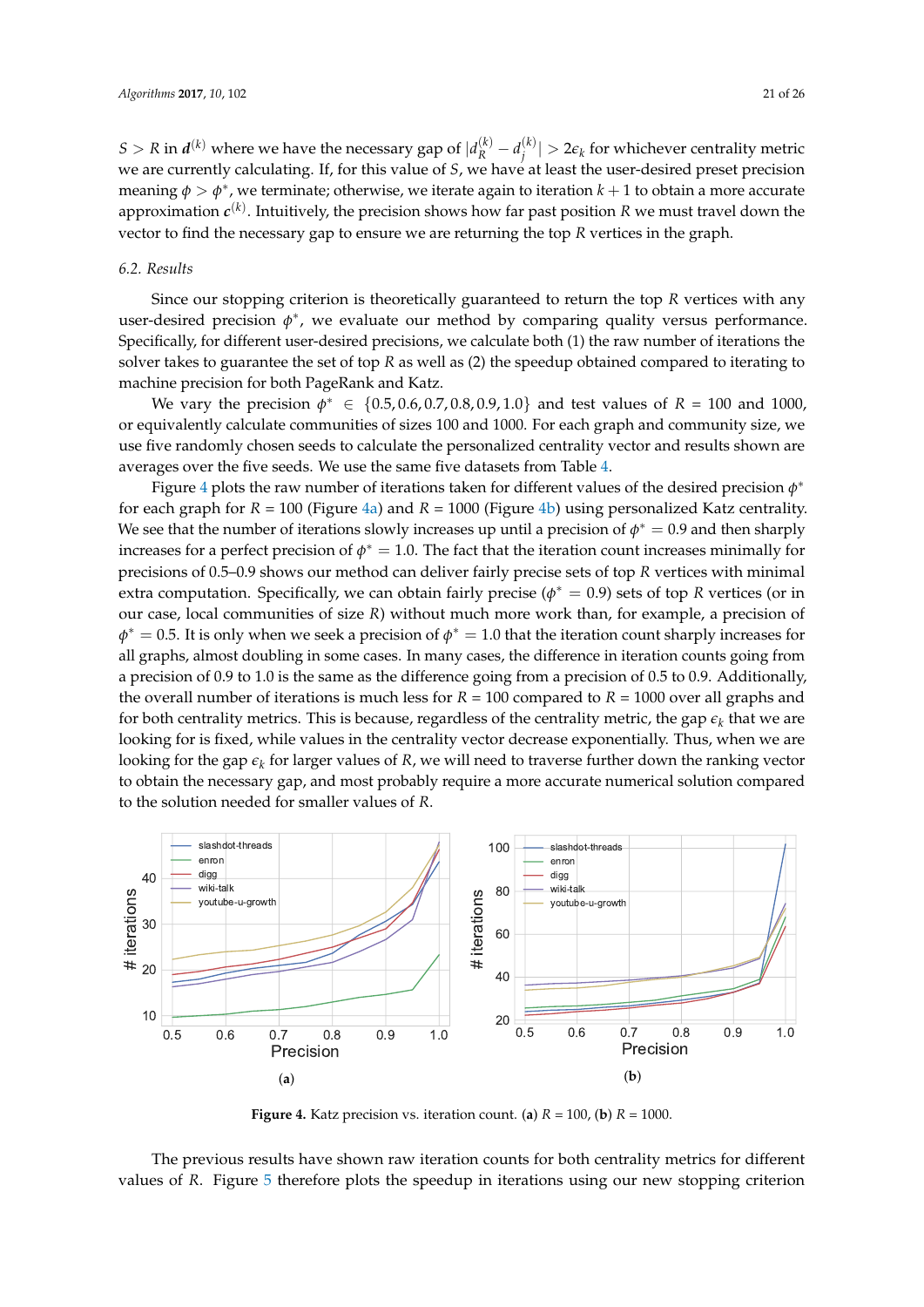<span id="page-21-0"></span>compared to running the solver to machine precision. Denote the number of iterations taken by our method to obtain the top *R* vertices as *I<sup>A</sup>* and the number of iterations taken to run to machine precision as  $I_M$ . We calculate speedup as  $\frac{I_M}{I_A}$ . We plot speedup versus the user-desired precision for both *R* = 100 and *R* = 1000. Results are averaged over all the graphs tested. Similar to the results seen earlier, we see less speedup for  $R = 1000$  compared to  $R = 100$ . Additionally, we obtain less speedup for more precise local communities returned. Intuitively, this again makes sense since we require a more accurate numerical solution for the more precise communities.



**Figure 5.** Speedup in iterations.

We have presented a method for discerning when the rank of vertex *i* above *j* is correct based on if there is a substantial gap between the centrality values of vertices *i* and *j*, respectively. However, it is quite possible to have vertex *i* with a score of 100 and vertex *j* with a score of 100.1, where ranking *j* higher than *i* would probably not change the result substantially. We therefore present a possible approach for handling group rankings rather than individual rankings, where the difference in value between two groups is substantial. Such a group ranking would not require precise sorting of the centrality vector; instead, some variation of bucket sort could be used where vertices are grouped in buckets based on a particular range of scores. This would be applicable in applications where the user has some a priori notion of the centrality values themselves and can set the ranges of scores accordingly. In situations such as community detection, group ranking can be more useful since the values of vertices themselves are not of utmost importance. The group ranking can function similarly to the method presented earlier for individual ranking. Rather than looking for gaps between vertices *i* and *j*, we can instead look for gaps between average values in the difference groups.

In this section, we presented a new stopping criterion for iterative solvers that allows us to theoretically guarantee when we have the top *R* vertices in a personalized centrality vector. We can then use this set as the local community, as we have explored in previous sections. All the results in this section have dealt with static graphs. The extension to dynamic graphs is quite straightforward: whenever the personalized centrality vector is updated using the dynamic algorithm for personalized Katz, the same theory in Theorem [1](#page-19-0) can be applied to the updated centrality vector. We can then guarantee sets of top *R* vertices in dynamic graphs as well, which translate to the local communities in changing graph data. Future work will develop additional theory for guarantees for PageRank as well and will explore adapting the theory to update on the fly in dynamic graphs instead of having to recompute the bound from scratch every time the graph changes.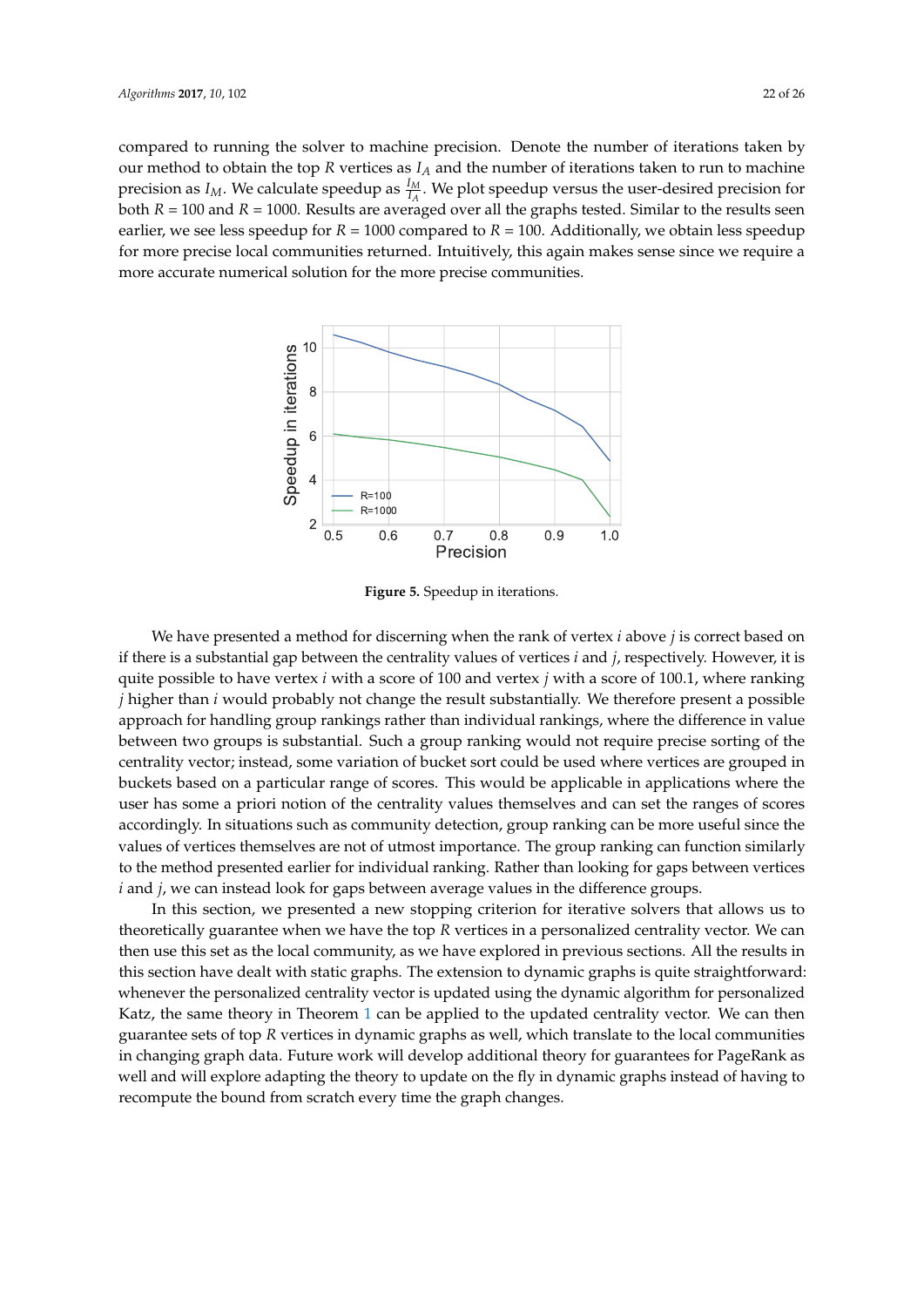# <span id="page-22-0"></span>**7. Conclusions**

The problems of community detection and centrality have been well-studied in recent years. In this work, we have bridged these two fields by presenting a new method of identifying local communities using personalized centrality metrics.

We extended our previous work in [\[1–](#page-23-0)[3\]](#page-23-1) by using dynamic algorithms for calculating centrality scores in order to find local communities in evolving networks.

Our method uses the top *R* highly ranked vertices from a personalized centrality metric as the local community with respect to seed vertices of interest. Experiments on synthetic networks show that our method is able to identify blocks in artificially generated stochastic block models. We have shown that we obtain a high recall of the vertices using our method compared to the ground truth and that our method is faster than conventional local community detection methods such as greedy seed set expansion. Next, we extended our method to detect evolving communities in dynamic graphs. Using a synthetic example of a stochastic block model graph overlaid on an R-MAT background, we showed that our method successfully detects merging and splitting of communities over time. We applied our methods to real graphs and showed that our algorithm yields similar quality communities to static recomputation and is faster in both time and the number of iterations taken. Finally, we presented theory for guaranteeing the correct ordering of vertices from an approximation of a centrality vector to the exact solution. Since we are able to guarantee the highly ranked vertices as correct in an approximation, we know that the vertices returned in the local community are indeed the exact highly ranked vertices from the exact solution.

The main drawback of our method is that it requires previous knowledge of the community size. Future work will investigate methods to identify the local community using personalized centrality without previous knowledge of community size. For example, we can use a sweep cut method similar to [\[38\]](#page-24-12). After the personalized centrality metric is calculated using our dynamic algorithm, we can sweep over all cuts induced by the ordering of the personalized centrality vector and choose the best cut determined by conductance scores of the induced cuts. This method would therefore identify the best local community given the centrality scores without any size requirement. We also could combine the termination criteria with the gap between centrality values to maintain only a limited portion of the centrality vector. Future work will also extend the theory to dynamic graphs so we are able to ensure correctness of vertices returned in evolving networks over time instead of recomputing the theoretical guarantee each time the underlying graph changes. Since local communities with respect to a seed vertex can be computed independently of other local communities with respect to different seeds, the computation of separate communities can be easily parallelized. By computing multiple local communities across an entire graph, we can partition the global graph into different communities. This can also be addressed in future work.

**Acknowledgments:** The work depicted in this paper was partially sponsored by the Defense Advanced Research Projects Agency (DARPA) under agreement #HR0011-13-2-0001. The content, views and conclusions presented in this document do not necessarily reflect the position or the policy of DARPA or the U.S. Government, and no official endorsement should be inferred. Distribution Statement A: "Approved for public release; distribution is unlimited." This work was also partially sponsored by NSF Grant ACI-1339745 (XScala). We thank Oracle for the hardware platform and reviewers for their careful attention to detail, relevant references, and useful suggestions.

**Author Contributions:** Eisha Nathan and Anita Zakrzewska constructed the experiments and wrote the majority of the paper. Jason Riedy wrote pieces of the paper and edited heavily. David A. Bader provided guidance and editing.

**Conflicts of Interest:** The authors declare no conflict of interest. The funding sponsors had no role in the design of the study; in the collection, analyses, or interpretation of data; in the writing of the manuscript, and in the decision to publish the results.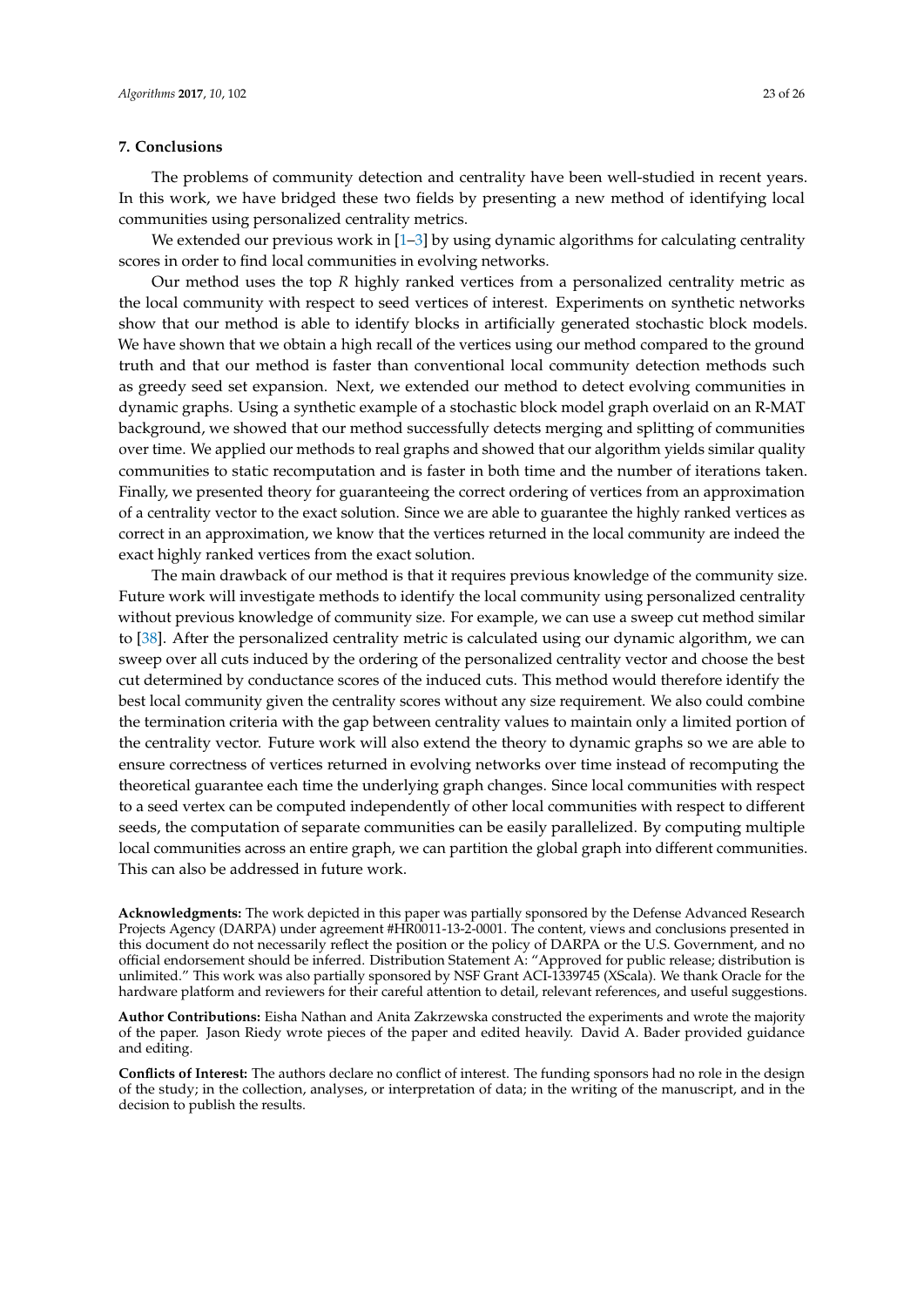# **References**

- <span id="page-23-0"></span>1. Nathan, E.; Sanders, G.; Fairbanks, J.; Bader, D.A.; Henson, V.E. Graph Ranking Guarantees for Numerical Approximations to Katz Centrality. *Procedia Comput. Sci.* **2017**, *108*, 68–78.
- <span id="page-23-23"></span>2. Nathan, E.; Bader, D.A. A Dynamic Algorithm for Updating Katz Centrality in Graphs. In Proceedings of the 2017 IEEE/ACM International Conference on Advances in Social Networks Analysis and Mining, Sydney, Australia, 31 July–3 August 2017.
- <span id="page-23-1"></span>3. Riedy, J. Updating PageRank for Streaming Graphs. In Proceedings of the 2016 IEEE International Parallel and Distributed Processing Symposium Workshops, Chicago, IL, USA, 23–27 May 2016; pp. 877–884.
- <span id="page-23-2"></span>4. Chung, F.R. *Spectral Graph Theory*; American Mathematical Society: Providence, RI, USA, 1997; Volume 92.
- <span id="page-23-3"></span>5. Havemann, F.; Heinz, M.; Struck, A.; Gläser, J. Identification of overlapping communities and their hierarchy by locally calculating community-changing resolution levels. *J. Stat. Mech. Theory Exp.* **2011**, doi:10.1088/1742-5468/2011/01/P01023.
- <span id="page-23-4"></span>6. Newman, M.E.; Girvan, M. Finding and evaluating community structure in networks. *Phys. Rev. E* **2004**, *69*, 026113.
- <span id="page-23-5"></span>7. Bader, D.A.; Meyerhenke, H.; Sanders, P.; Wagner, D. Graph partitioning and graph clustering. In *Contemporary Mathematics, Proceedings of the 10th DIMACS Implementation Challenge Workshop, Atlanta, GA, USA, 13–14 February 2012*; American Mathematical Society: Providence, RI, USA, 2013; Volume 588.
- <span id="page-23-6"></span>8. Katz, L. A new status index derived from sociometric analysis. *Psychometrika* **1953**, *18*, 39–43.
- <span id="page-23-7"></span>9. Benzi, M.; Klymko, C. A matrix analysis of different centrality measures. *arXiv* **2014**, arXiv:1312.6722.
- <span id="page-23-8"></span>10. Page, L.; Brin, S.; Motwani, R.; Winograd, T. *The PageRank Citation Ranking: Bringing Order to the Web*; Technical Report 1999-66; Stanford InfoLab: Stanford, CA, USA, 1999.
- <span id="page-23-9"></span>11. Brandes, U.; Pich, C. Centrality estimation in large networks. *Int. J. Bifurc. Chaos* **2007**, *17*, 2303–2318.
- <span id="page-23-10"></span>12. Saad, Y. *Iterative Methods for Sparse Linear Systems*; SIAM: Philadelphia, PA, USA, 2003.
- <span id="page-23-11"></span>13. Clauset, A.; Newman, M.E.; Moore, C. Finding community structure in very large networks. *Phys. Rev. E* **2004**, *70*, 066111.
- <span id="page-23-12"></span>14. Blondel, V.D.; Guillaume, J.L.; Lambiotte, R.; Lefebvre, E. Fast unfolding of communities in large networks. *J. Stat. Mech. Theory Exp.* **2008**, doi:10.1088/1742-5468/2008/10/P10008.
- <span id="page-23-13"></span>15. Pothen, A.; Simon, H.D.; Liou, K.P. Partitioning sparse matrices with eigenvectors of graphs. *SIAM J. Matrix Anal. Appl.* **1990**, *11*, 430–452.
- <span id="page-23-14"></span>16. Derényi, I.; Palla, G.; Vicsek, T. Clique percolation in random networks. *Phys. Rev. Lett.* **2005**, *94*, 160202.
- <span id="page-23-15"></span>17. Xie, J.; Szymanski, B.K.; Liu, X. SLPA: Uncovering overlapping communities in social networks via a speaker-listener interaction dynamic process. In Proceedings of the 2011 IEEE 11th International Conference on Data Mining Workshops (ICDMW), Vancouver, BC, Canada, 11 December 2011; pp. 344–349.
- <span id="page-23-16"></span>18. Xie, J.; Szymanski, B.K. Towards linear time overlapping community detection in social networks. In *Advances in Knowledge Discovery and Data Mining*; Springer: Berlin, Germany, 2012; pp. 25–36.
- <span id="page-23-17"></span>19. Evans, T.; Lambiotte, R. Line graphs of weighted networks for overlapping communities. *Eur. Phys. J. B* **2010**, *77*, 265–272.
- <span id="page-23-18"></span>20. Lancichinetti, A.; Radicchi, F.; Ramasco, J.J.; Fortunato, S. Finding statistically significant communities in networks. *PLoS ONE* **2011**, *6*, e18961.
- <span id="page-23-19"></span>21. Lancichinetti, A.; Fortunato, S.; Kertész, J. Detecting the overlapping and hierarchical community structure in complex networks. *New J. Phys.* **2009**, *11*, 033015.
- <span id="page-23-20"></span>22. Lee, C.; Reid, F.; McDaid, A.; Hurley, N. Detecting highly overlapping community structure by greedy clique expansion. In Proceedings of the 4th SNA-KDD Workshop, Washington, DC, USA, 25–28 July 2010; pp. 33–42.
- <span id="page-23-21"></span>23. Staudt, C.L.; Meyerhenke, H. Engineering Parallel Algorithms for Community Detection in Massive Networks. *IEEE Trans. Parallel Distrib. Syst.* **2016**, *27*, 171–184.
- <span id="page-23-22"></span>24. Tantipathananandh, C.; Berger-Wolf, T.; Kempe, D. A framework for community identification in dynamic social networks. In Proceedings of the 13th ACM SIGKDD International Conference on Knowledge Discovery and Data Mining, San Jose, CA, USA, 12–15 August 2007; pp. 717–726.
- 25. Mucha, P.J.; Richardson, T.; Macon, K.; Porter, M.A.; Onnela, J.P. Community structure in time-dependent, multiscale, and multiplex networks. *Science* **2010**, *328*, 876–878.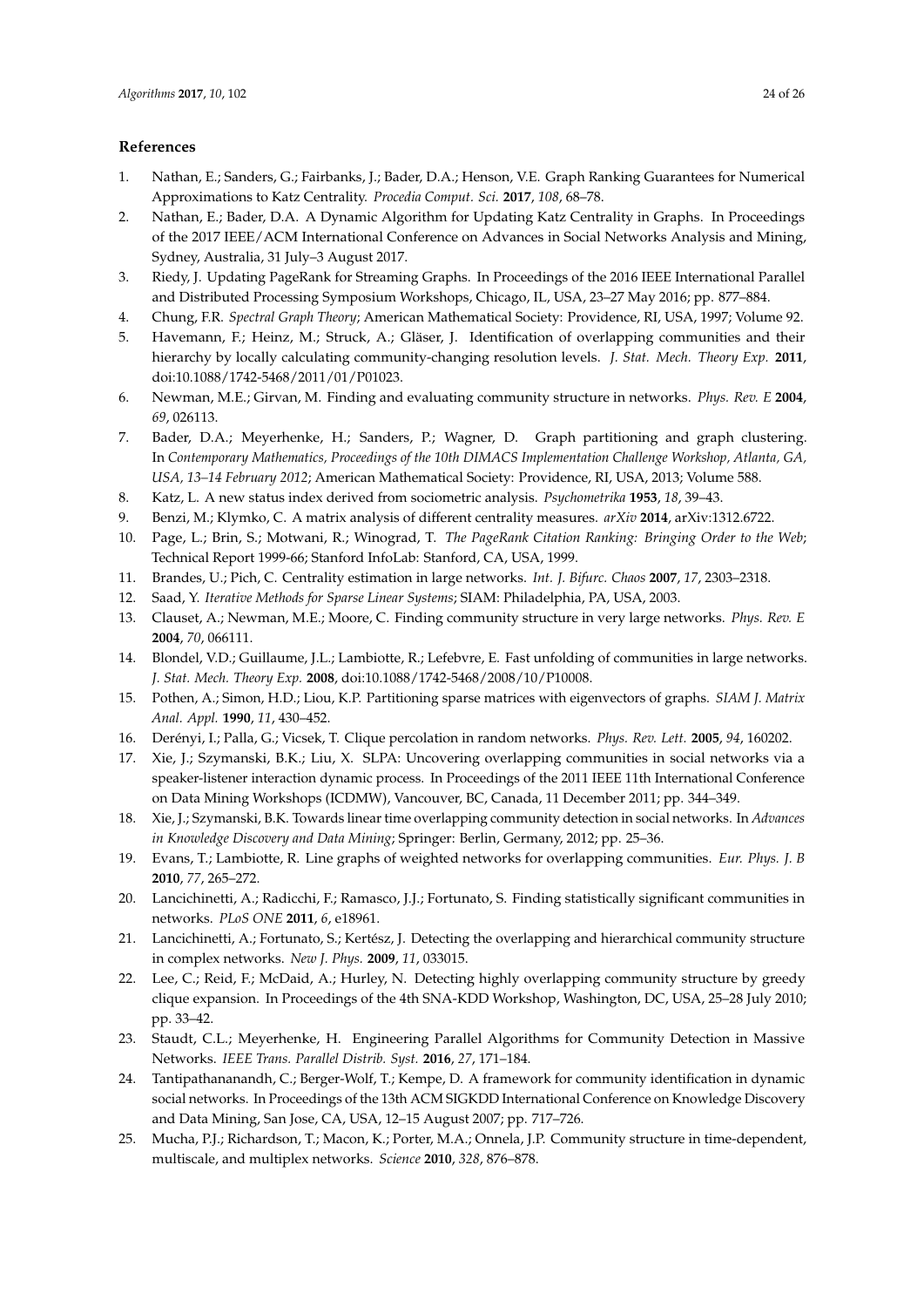- <span id="page-24-0"></span>26. Jdidia, M.B.; Robardet, C.; Fleury, E. Communities detection and analysis of their dynamics in collaborative networks. In Proceedings of the 2nd International Conference on Digital Information Management, Lyon, France, 28–31 October 2007; pp. 744–749.
- <span id="page-24-1"></span>27. Chakrabarti, D.; Kumar, R.; Tomkins, A. Evolutionary clustering. In Proceedings of the 12th ACM SIGKDD International Conference on Knowledge Discovery and Data Mining, Philadelphia, PA, USA, 20–23 August 2006; pp. 554–560.
- <span id="page-24-2"></span>28. Lin, Y.R.; Chi, Y.; Zhu, S.; Sundaram, H.; Tseng, B.L. Analyzing communities and their evolutions in dynamic social networks. *ACM Trans. Knowl. Discov. Data* **2009**, *3*, 8.
- <span id="page-24-3"></span>29. Aynaud, T.; Guillaume, J.L. Static community detection algorithms for evolving networks. In Proceedings of the WiOpt'10: Modeling and Optimization in Mobile, Ad Hoc, and Wireless Networks, Avignon, France, 31 May–4 June 2010; pp. 508–514.
- <span id="page-24-4"></span>30. Shang, J.; Liu, L.; Xie, F.; Chen, Z.; Miao, J.; Fang, X.; Wu, C. A real-time detecting algorithm for tracking community structure of dynamic networks. *arXiv* **2014**, arXiv:1407.2683.
- <span id="page-24-5"></span>31. Dinh, T.N.; Xuan, Y.; Thai, M.T. Towards social-aware routing in dynamic communication networks. In Proceedings of the 2009 IEEE 28th International Performance Computing and Communications Conference (IPCCC), Scottsdale, AZ, USA, 14–16 December 2009; pp. 161–168.
- <span id="page-24-6"></span>32. Riedy, J.; Bader, D.A. Multithreaded community monitoring for massive streaming graph data. In Proceedings of the 2013 IEEE 27th International Symposium on Parallel and Distributed Processing Workshops and PhD Forum IEEE, Boston, MA, USA, 20–24 May 2013; pp. 1646–1655.
- <span id="page-24-7"></span>33. Görke, R.; Maillard, P.; Schumm, A.; Staudt, C.; Wagner, D. Dynamic graph clustering combining modularity and smoothness. *ACM J. Exp. Algorithmics* **2013**, *18*, 1–5.
- <span id="page-24-8"></span>34. Clauset, A. Finding local community structure in networks. *Phys. Rev. E* **2005**, *72*, 026132.
- <span id="page-24-9"></span>35. Freeman, L.C. A set of measures of centrality based on betweenness. *Sociometry* **1977**, *40*, 35–41.
- <span id="page-24-10"></span>36. Girvan, M.; Newman, M.E. Community structure in social and biological networks. *Proc. Natl. Acad. Sci. USA* **2002**, *99*, 7821–7826.
- <span id="page-24-11"></span>37. Bagrow, J.P.; Bollt, E.M. Local method for detecting communities. *Phys. Rev. E* **2005**, *72*, 046108.
- <span id="page-24-12"></span>38. Andersen, R.; Chung, F.; Lang, K. Local graph partitioning using PageRank vectors. In Proceedings of the 47th Annual IEEE Symposium on Foundations of Computer Science, Berkeley, CA, USA, 21–24 October 2006; pp. 475–486.
- <span id="page-24-13"></span>39. Chen, Y.Y.; Gan, Q.; Suel, T. Local methods for estimating PageRank values. In Proceedings of the thirteenth ACM International Conference on Information and Knowledge Management, Washington, DC, USA, 8–13 November 2004; pp. 381–389.
- <span id="page-24-14"></span>40. Chien, S.; Dwork, C.; Kumar, R.; Sivakumar, D. Towards exploiting link evolution. In Proceedings of the Workshop on Algorithms and Models for the Web Graph, 2001. Available online: [http://citeseerx.ist.psu.](http://citeseerx.ist.psu.edu/viewdoc/summary?doi=10.1.1.16.811) [edu/viewdoc/summary?doi=10.1.1.16.811](http://citeseerx.ist.psu.edu/viewdoc/summary?doi=10.1.1.16.811) (accessed on 29 August 2017).
- <span id="page-24-15"></span>41. Sarma, A.D.; Gollapudi, S.; Panigrahy, R. Estimating PageRank on graph streams. *J. ACM* **2011**, *58*, 13.
- <span id="page-24-16"></span>42. Gyöngyi, Z.; Garcia-Molina, H.; Pedersen, J. Combating web spam with trustrank. In Proceedings of the Thirtieth International Conference on Very Large Data Bases—Volume 30, Toronto, ON, Canada, 31 August–3 September 2004; pp. 576–587.
- <span id="page-24-17"></span>43. Langville, A.N.; Meyer, C.D. *Updating PageRank Using the Group Inverse and Stochastic Complementation*; Technical Report CRSC-TR02-32; North Carolina State University: Raleigh, NC, USA, 2002.
- <span id="page-24-18"></span>44. Langville, A.N.; Meyer, C.D. Updating the stationary vector of an irreducible Markov chain with an eye on Google's PageRank. *SIAM. J. Matrix Anal. Appl*. **2004**, *27*, 968–987.
- <span id="page-24-19"></span>45. Langville, A.N.; Meyer, C.D. Updating PageRank with iterative aggregation. In Proceedings of the 13th International World Wide Web conference on Alternate Track Papers & Posters, New York, NY, USA, 17–22 May 2004; pp. 392–393.
- <span id="page-24-20"></span>46. Bahmani, B.; Chowdhury, A.; Goel, A. Fast incremental and personalized PageRank. *Proc. VLDB Endow.* **2010**, *4*, 173–184.
- <span id="page-24-21"></span>47. Arrigo, F.; Grindrod, P.; Higham, D.J.; Noferini, V. *Nonbacktracking Walk Centrality for Directed Networks*; Technical Report MIMS Preprint 2017.9; University of Manchester: Manchester, UK, 2017.
- <span id="page-24-22"></span>48. Leskovec, J.; Lang, K.J.; Dasgupta, A.; Mahoney, M.W. Statistical properties of community structure in large social and information networks. In Proceedings of the 17th International Conference on World Wide Web, Beijing, China, 21–25 April 2008; pp. 695–704.